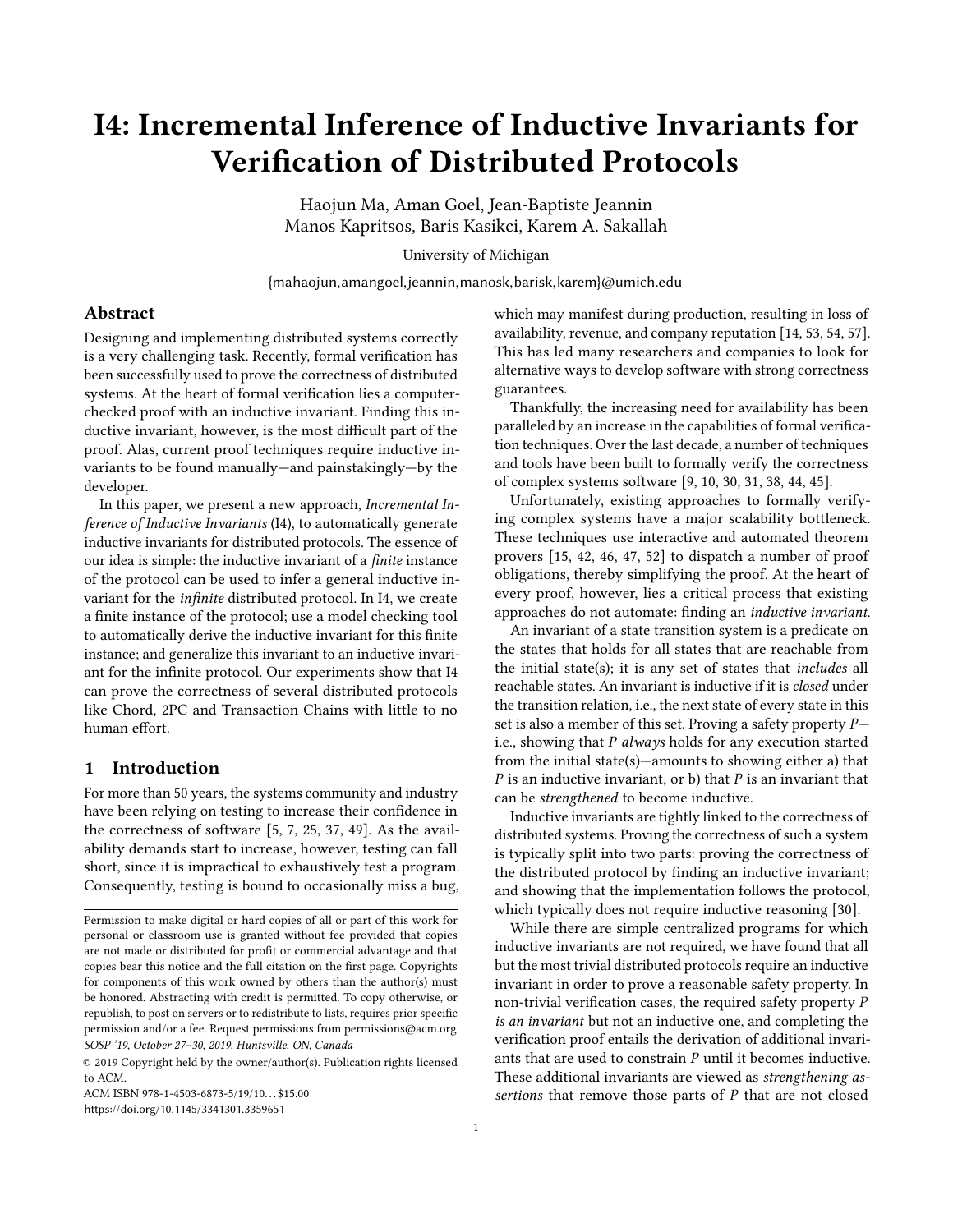under the system's transition relation. In most cases, finding these assertions is the hardest part of the proof. Most crucially, even for simple systems, these assertions can be very complicated, and as system complexity increases, these assertions—and the resulting inductive invariants—grow proportionally more complex.

As a result, finding an inductive invariant for a distributed protocol is usually the hardest part of the proof. During the IronFleet project [\[30\]](#page-13-5), the authors spent about one week trying to identify the inductive invariant for a very simple distributed protocol, where a number of nodes pass around a token in a ring. After careful thought and long discussions, they identified an invariant that included 5 separate clauses which, when combined, were sufficient to support an inductive proof [\[2\]](#page-12-6). It is perhaps not surprising then, that when they attempted to find the inductive invariant of a real-world system—i.e., the Paxos protocol [\[39\]](#page-13-14)—the required effort was on the order of months.

Proving the correctness of protocols has a lot of practical value. Major companies are using formal verification to prove their designs and protocols correct, even when their implementations are unverified. For example, Amazon uses TLA+ to verify the correctness of its system designs. Similarly, Microsoft uses the IronFleet methodology to verify some of its protocols without going down to the implementation level. Even when the implementation must be verified, IronFleet showed that protocol-level verification is an integral part of the process.

This paper introduces an automated way of finding inductive invariants for distributed protocols, one that does not rely on human intuition. The core insight that drives this new approach is that the basic elements of these invariants are independent of the size of the system, and that they can therefore be inferred from small, finite instances. For example, the inductive invariant of the token ring mentioned above states that only the last node in a sequence of token owners can hold the token. This must be true regardless of the number of nodes on the ring. Similarly, the inductive invariant of Paxos states that any two quorums of acceptors must overlap in at least one node; this must hold for any number of participating acceptors.

We leverage this insight to automate the process of identifying inductive invariants for distributed systems. We propose a new proof technique and tool called Incremental Inference of Inductive Invariants (I4). The key idea behind I4 is to first identify the inductive invariant of a small instance of the system and then to use that instance-specific invariant to infer a generalized invariant that holds for all instances.

The key requirement for I4 is automatically identifying the inductive invariant for a small instance of the system. To that end, I4 uses decades of progress made by the model checking community. Model checking is typically considered inadequate [\[4,](#page-12-7) [30,](#page-13-5) [56\]](#page-14-1) for proving the correctness of real-world distributed systems, as the state space it must explore grows

exponentially. While this state space explosion certainly happens in generic distributed systems, model checking is powerful enough to prove the correctness of small, finite instances. In particular, the IC3 model checker [\[6\]](#page-12-8) has shown that it is possible, given a finite and moderately complex system instance, to either compute an inductive invariant which implies the desired safety property; or to produce a counterexample if the system is not correct. I4 harvests this power as a means to an end: not to prove the correctness of those small instances, but to infer an inductive invariant that holds for all instances.

Overall, we make the following contributions:

- We propose a new approach to the verification of distributed protocols. Instead of manually and painstakingly identifying an inductive invariant, we can draw inspiration from the inductive invariants of small, finite instances of these protocols.
- We propose I4, an algorithm that implements this new approach by combining the power of model checking and automated theorem provers. I4 creates a finite instance of a distributed protocol and leverages model checking to find an inductive invariant specific to that instance. I4 then uses this invariant as a starting point to identify a generalized inductive invariant that holds for all instances of the protocol.
- We evaluate the effectiveness of I4 and find that it can prove the correctness of a number of interesting distributed protocols—e.g., Two-Phase Commit, Chord, Transaction Chains—with little to no manual effort, and without us providing any insight into the subtleties of these protocols (in fact, we didn't fully understand how some of these protocols work).

The rest of the paper is structured as follows. Section [2](#page-1-0) shows a concrete example of how the inductive invariants of small, finite instances can help us discover a generalized inductive invariant that holds for all instances. Section [3](#page-2-0) gives an overview of the I4 approach, while the next two sections present the details of the two main components of the approach: generating an inductive invariant for a finite instance (Section [4\)](#page-3-0) and generalizing that invariant to one that holds for all instances (Section [5\)](#page-6-0). Section [6](#page-7-0) presents our experiences applying I4 to real distributed protocols and Section [7](#page-10-0) discusses the limitations of our approach and some open research problems. Section [8](#page-11-0) discusses related work and Section [9](#page-12-9) concludes the paper.

# <span id="page-1-0"></span>2 A New Perspective

Verification of distributed systems has so far relied heavily on human intellect: to prove the correctness of a distributed system, one must first understand it well. One can then attempt to write a formal proof of correctness, by demonstrating the existence of an inductive invariant. Inductive invariants are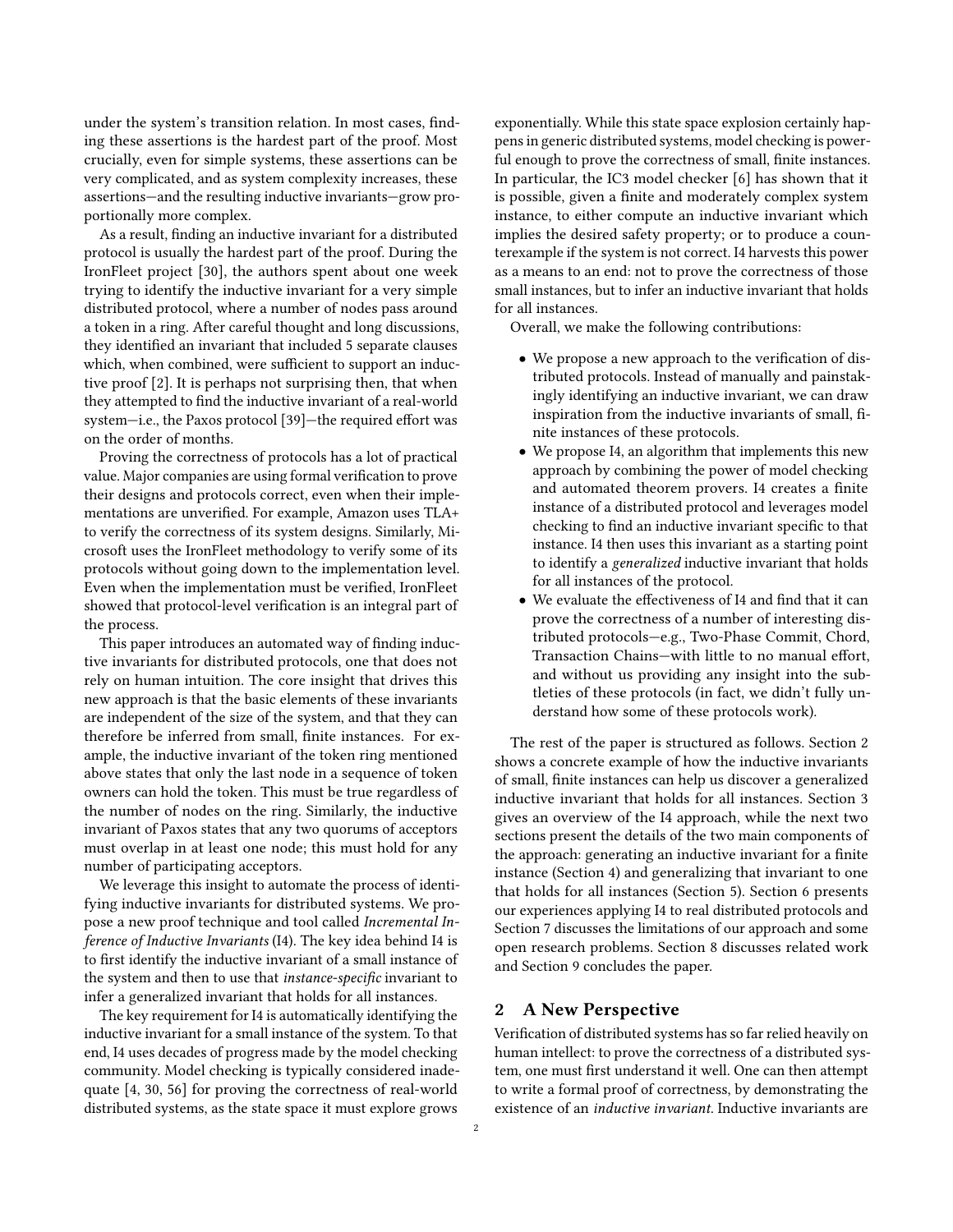```
Algorithm 1 Lock Server
```

| after init $\{$                             |
|---------------------------------------------|
| $semaphere(Y) := true;$                     |
| $link(X, Y) := false;$                      |
|                                             |
| action connect(c: client, s: server) = {    |
| require semaphore(s);                       |
| $link(c, s) := true;$                       |
| $semaphere(s) := false;$                    |
|                                             |
| action disconnect(c: client, s: server) = { |
| require $link(c, s)$ ;                      |
| $link(c, s) := false;$                      |
| $semaphere(s) := true;$                     |
|                                             |

typically much more complex than the desired safety property and finding them requires an intimate understanding of the internal mechanics of the protocol.

In an attempt to facilitate this process, Padon et al. recently developed Ivy [\[47\]](#page-13-12). Ivy takes as input a protocol description and a safety property, and guides the user, through a series of interactive steps and visual counterexamples-to-induction, to discover an inductive invariant. Ivy still fundamentally relies on human intellect for identifying such an inductive invariant; but once that invariant is found, Ivy automatically checks that it is indeed inductive.

In this paper, we propose a new approach for finding such inductive invariants that does not rely on a deep understanding of the system. The key insight of our approach is that the behavior of most distributed protocols does not fundamentally change as their size increases. This initial insight led us to ask the question: is it possible to infer the inductive invariant of a distributed protocol by observing a small instance of the protocol?

Our experience so far indicates that the answer to this question is typically "yes". Distributed protocols exhibit a high degree of regularity: what is true for a small instance of four nodes is also true for a large instance of 1000 nodes. We will demonstrate this regularity using a simple lock server protocol [\[47,](#page-13-12) [56\]](#page-14-1) with  $N$  servers and  $M$  clients.

## Case study: lock server

Algorithm [1](#page-2-1) shows the lock server protocol description, written in Ivy. In this protocol, every server S maintains a lock and the server's state is a boolean semaphore $(S)$  indicating whether it currently holds its lock. Every client-server pair is associated with a boolean  $link(C, S)$  which denotes whether client C holds the lock of server S. Initially every server holds its own lock and all client-server links are set to false.

There are two possible actions in this protocol. A client may send a lock request to a server and acquire that server's lock if the server currently holds its lock. A client may also release a lock, handing it back to the server. The safety property of this protocol is simple: "no two clients can have a link to (i.e., hold the lock of) the same server at the same time":

$$
\forall C_1, C_2, S. \, link(C_1, S) \land link(C_2, S) \implies (C_1 = C_2)
$$

Let us now consider the inductive invariants of small instances of this protocol. Section [4](#page-3-0) describes how we can automatically generate these instances and their inductive invariants. For now, we are only interested in what these inductive invariants are.

The smallest non-trivial instance consists of one server and two clients. The inductive invariant to prove the correctness of that instance is:

| $\neg$ (semaphore(S0) $\land$ link(C0, S0))            |                   |
|--------------------------------------------------------|-------------------|
| $\neg (semaphere(S0) \land link(C1, S0))$              |                   |
| $\neg (link(C0, S0) \land link(C1, S0))$               | (Safety Property) |
| If we consider a larger instance with more clients—sav |                   |

four—the inductive invariant becomes bigger, but remains essentially the same:

| $\neg$ (semaphore(S0) $\land$ link(C0, S0)) | $\wedge$ |
|---------------------------------------------|----------|
| $\neg (semaphere(S0) \wedge link(C1, S0))$  | $\wedge$ |
| $\neg (semaphere(S0) \land link(C2, S0))$   |          |
| $\neg$ (semaphore(S0) $\land$ link(C3, S0)) | $\wedge$ |
| Safety Property                             |          |

When we further consider instances with multiple servers, the invariant again increases in size but not in complexity. For example, the inductive invariant for an instance with two servers and four clients is:

| $\neg (semaphere(S0) \wedge link(C0, S0))$  | $\wedge$ |
|---------------------------------------------|----------|
| $\neg (semaphere(S0) \land link(C1, S0))$   | $\wedge$ |
| $\neg$ (semaphore(S0) $\land$ link(C2, S0)) | Λ        |
| $\neg (semaphere(S0) \land link(C3, S0))$   | Λ        |
| $\neg (semaphere(S1) \land link(C0, S1))$   | $\wedge$ |
| $\neg$ (semaphore(S1) $\land$ link(C1, S1)) | Λ        |
| $\neg$ (semaphore(S1) $\land$ link(C2, S1)) | Λ        |
| $\neg$ (semaphore(S1) $\land$ link(C3, S1)) | Λ        |
| Safety Property                             |          |

Given the above instances, it does not take much ingenuity to manually come up with an inductive invariant that works for all instances of this protocol:

 $\forall C, S. \neg (semaphere(S) \land link(C, S)) \land \neg \land$ Safety Property

Of course, this protocol is rather simple and its inductive invariant is quite small. But the principle still applies to more complicated protocols: we can use the inductive invariant of a small instance to infer a generalized inductive invariant that works for all instances of the protocol.

# <span id="page-2-0"></span>3 Overview of I4

The ultimate goal of I4 is simple: given a protocol description and a safety property, it tries to prove the correctness of the protocol by identifying an inductive invariant that implies the safety property. As we mentioned in Section [2,](#page-1-0) the hardest part of any correctness proof is finding such an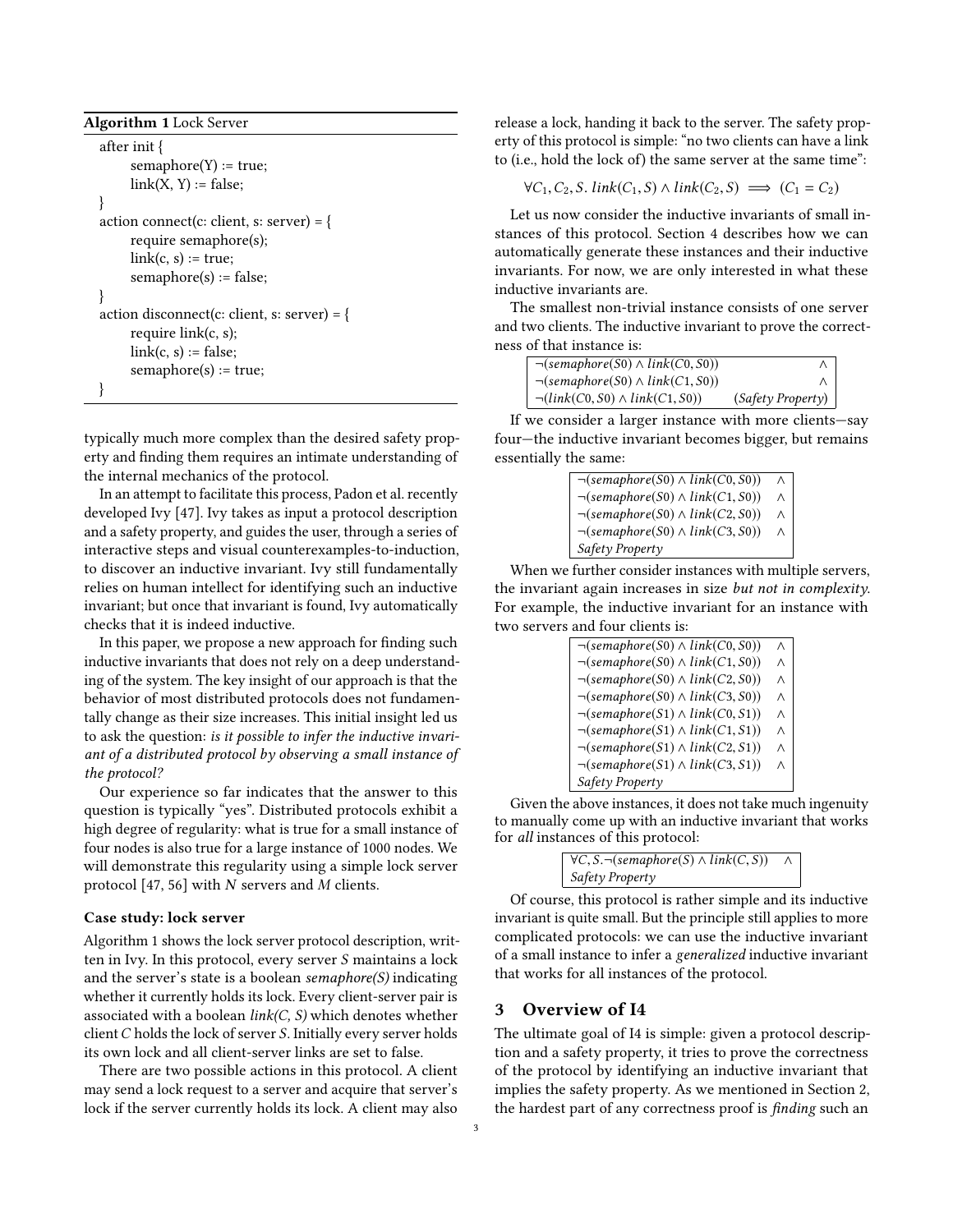<span id="page-3-1"></span>

Figure 1. Flow of I4. White boxes are fully automated, while gray boxes denote manual effort.

invariant. Once we have a candidate invariant for a finite instance, we generalize it and use the Ivy tool [\[47\]](#page-13-12) to check whether it is inductive for an arbitrarily-sized instance.

Figure [1](#page-3-1) shows an overview of the I4 flow. Given a protocol description—written in Ivy—and an initial size, I4 first generates a finite instance of that protocol with a given initial size. For example, given the lock server protocol of the previous section and an initial size of (1, <sup>2</sup>), I4 will generate a finite instance of the protocol with one server and two clients. It then uses the Averroes model checker [\[27\]](#page-13-15) to either generate an inductive invariant that proves the correctness of the protocol for that particular instance, or produce a counterexample demonstrating how the protocol can be violated and which can be used to debug the protocol [\[18,](#page-13-16) [24\]](#page-13-17).

If the protocol is too complex, the model checker may fail to produce an answer within a reasonable amount of time or it may run out of memory. If this occurs, the finite encoding is simplified—using a concretization technique—to further constrain it and make it easier for the model checker to run to completion. This step is currently done manually but is easily automatable. Section [4](#page-3-0) describes the above steps in more detail (steps  $(1)$ ,  $(2)$ ,  $(3)$  and  $(4)$  of Figure [1\)](#page-3-1).

Once an inductive invariant has been identified, I4 generalizes it to apply not only to the finite instance that produced it, but also to all instances of the protocol. This process (steps  $(5)$ ,  $(6)$  and  $(7)$ ) is described in detail in Section [5.](#page-6-0)

## <span id="page-3-0"></span>4 Invariant generation on a finite instance

The core idea of I4 is to leverage advances in model-checking techniques to generate an inductive invariant on a small finite instance of the protocol, then generalize this invariant to the full protocol. This section details the instantiation of the protocol to a finite instance to allow for automated model checking. Given a distributed protocol description in Ivy, I4 automatically creates a finite instance of the protocol in the VMT format [\[1\]](#page-12-10), an extension of the SMT-LIB format [\[3\]](#page-12-11) to represent state-transition systems. I4 then calls the Averroes model-checking tool [\[27\]](#page-13-15) to generate an inductive invariant of this finite instance.

## 4.1 Leveraging the power of model checking

Model checking algorithms have had significant success on verification problems with bounded domains. Unbounded domains, however, continue to pose a serious challenge: an unbounded number of objects creates an unbounded number of interactions that are harder to reason about. As a result, automated reasoning on unbounded domain protocols generally employs quantifiers and performs complex, expensive and often undecidable—quantifier-based reasoning. On the other hand, model checking for finite-state transition systems can be done quantifier-free, is much more mature, and has been successfully applied to many real-world finite systems [\[6,](#page-12-8) [13,](#page-12-12) [17,](#page-13-18) [26,](#page-13-19) [27,](#page-13-15) [41\]](#page-13-20). I4 leverages the strength and maturity of model checking on a finite instance of the problem, before generalizing the invariant to the general protocol.

One of the key simplifications offered by reasoning on a finite instance is the ability to reason on quantifier-free formulas. For example, the assertion  $\forall E (zero \le E)$  can be translated in the finite domain where  $E \in \{e, e, e, e, e\}$ translated in the finite domain where  $E \in \{e_0, e_1, e_2, e_3\}$  as

$$
(zero \le e_0) \land (zero \le e_1) \land (zero \le e_2) \land (zero \le e_3).
$$

This translation is always possible, even for complicated assertions involving two or more alternating quantifiers. For example, in the unbounded domain of nodes N, the assertion  $\forall x \in \mathbb{N}$   $\exists y \in \mathbb{N}$  s(X, Y), can be simply expanded and translated to a finite 3-node domain  $\{p_0, p_1, p_2\}$  as: to a finite 3-node domain  $\{n_0, n_1, n_2\}$  as:

$$
(s(n_0, n_0) \vee s(n_0, n_1) \vee s(n_0, n_2)) \wedge (s(n_1, n_0) \vee s(n_1, n_1) \vee s(n_1, n_2)) \wedge (s(n_2, n_0) \vee s(n_2, n_1) \vee s(n_2, n_2))
$$

In general, in a finite domain any formula in first-order logic can be expanded into a quantifier-free formula, typically at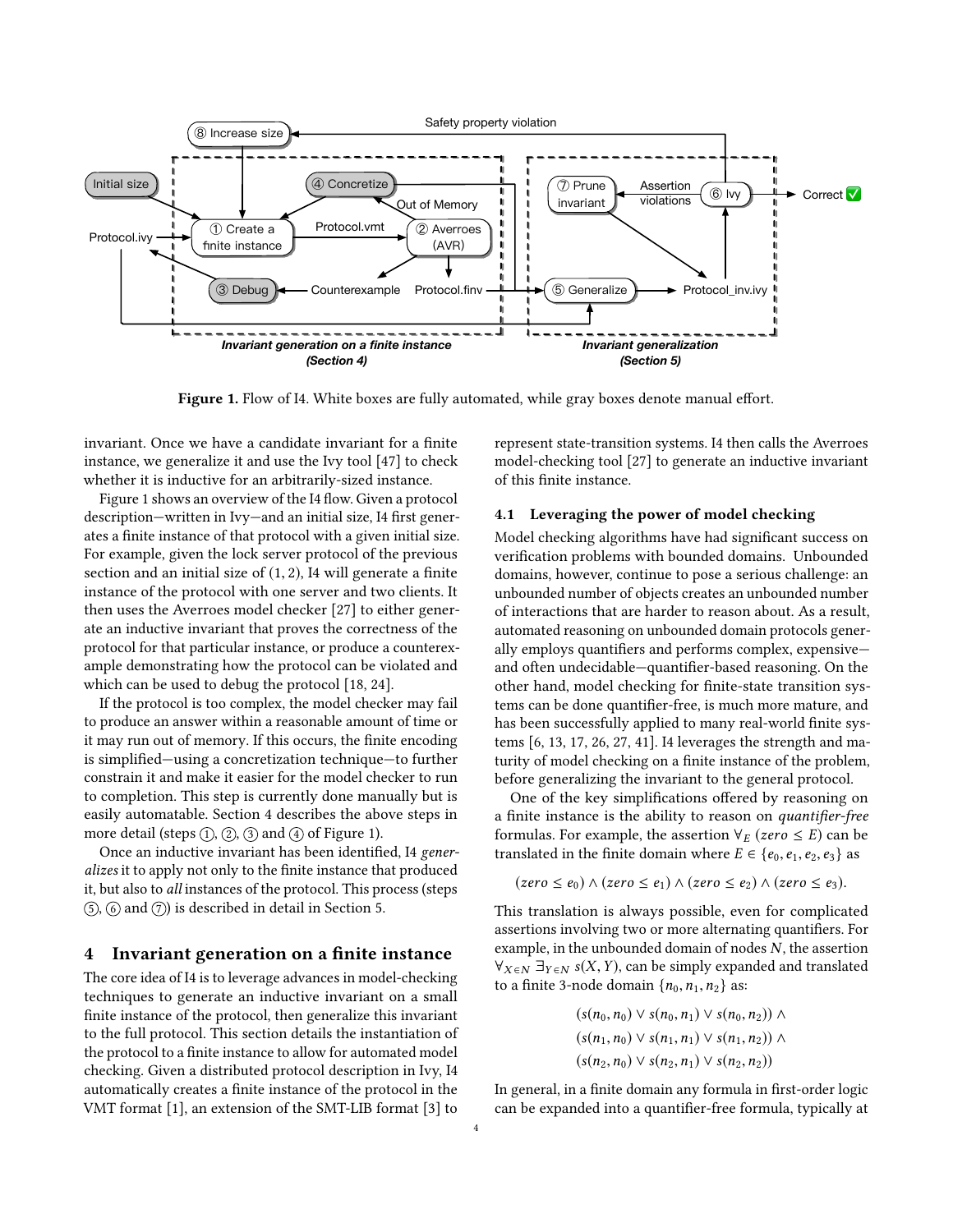the price of a growth in the size of the formula. In general, this does not scale but proves very useful for applying model checking on small, finite instances.

A typical definition of a distributed protocol involves different elements ranging over domains. Domains are typically unbounded. Examples of domains include the domain of nodes, clients, servers, epochs, rounds, transactions, etc. For example, the lock server protocol we described in Section [2](#page-1-0) includes two unbounded domains:  $D_{server}$  representing the servers, and  $D_{client}$  representing the clients. Some domains such as epochs, rounds or transactions may have a natural ordering. This ordering can be modelled in Ivy by adding axioms to the original protocol.

Creating a finite instance of a protocol consists of making each domain size bounded by an explicit value. The explicit bound enables the simplification of the expressions of the protocol, that can now be expressed without quantifiers. This, in turn, allows the finite protocol to be efficiently verified using model checking algorithms.

#### 4.2 Picking a size for the finite instance

A crucial aspect of creating a finite instance is picking the right size for each domain of the finite instance. The instance must be large enough to exhibit some pattern that can then be generalized to the full protocol, but also small enough so that the finite instance of the problem is tractable for automatic model checking. Our current prototype relies on the user to provide an initial size of the finite instance. I4 will create an instance of that size; but we may later realize (see Section [5.2](#page-7-1) for details) that this instance was too small. In that case, we pick one of the variables in the instance, increase its size by one, and repeat the process (step  $(\text{8})$  in Figure [1\)](#page-3-1). This approach is akin to an iterative deepening search algorithm, starting with a small size or depth and growing it as needed.

The initial size of the problem is an educated guess based on a response to the question: at least how many nodes, clients, servers or epochs are needed to exercise interesting actions and properties of the protocol? For example, if clients are sharing a lock, at least two clients are needed to show possible violations (lock server protocol); if epochs are totally ordered, at least three epochs are needed for transitivity of the order to be interesting; if a special zero epoch is further needed, at least four epochs are needed to exercise meaningful interactions of zero and the order transitivity (distributed lock protocol). In the lock server protocol, for example, we set the initial size to one server and two clients, i.e.,  $|D_{server}| = 1$ and  $|D_{client}| = 2$ .

#### 4.3 Translation from unbounded to finite domain

Once a size has been picked for each domain, I4 translates the Ivy implementation to the desired finite VMT instance (step  $(1)$ ). The first step is to define an explicit set of the right size for each domain. In the translation of the lock server presented in Figure [2,](#page-5-0) we define  $D_{server} = \{S0\}$  and  $D_{client} = \{C0, C1\}$ . Relations are then expanded to a number of boolean variables representing each possible instantiation. In this example, the relation  $link: D_{client} \times D_{server} \rightarrow Bool$ is expanded into two boolean variables link\_C0\_S0 and link\_C1\_S0. Function definitions are similarly expanded: a function  $f : D_{client} \rightarrow D_{client}$  would be translated to two variables  $f_C0, f_C1 \in \{C0, C1\}$ , respectively representing  $f(C0)$  and  $f(C1)$ . Note that we only handle relations and functions with finite (or finitized) domains and codomains. From there on the translation is purely syntactic and straightforward (Figure [2\)](#page-5-0). For instance, the property expression

$$
\forall_{C_1, C_2, S} \ link(C_1, S) \land link(C_2, S) \implies (C_1 = C_2)
$$

is translated into a conjunction of 4 instances with  $C_1 \in$  $\{C0, C1\}$ ,  $C_2 \in \{C0, C1\}$  and  $S \in \{S0\}$ . For example, one instance where  $(C_1, C_2, S) = (C_0, C_1, S_0)$  becomes link\_ $C_0$ \_S0  $\land$  link\_C1\_S0  $\Longrightarrow$  (C0 = C1).

## <span id="page-4-0"></span>4.4 Overcoming the limitations of model checking

In some cases, the finite instance may still be intractable for the model checker. In such cases, we manually concretize the values of certain variables to make the problem easier to solve, and to compute a more concise finite inductive invariant. For example, a finite, totally ordered domain of epochs  $D_{epoch} = \{E0, E1, E2, E3\}$  can be concretized by explicitly imposing the domain axiom (E0  $\leq$  E1  $\leq$  E2  $\leq$  E3). This reduces the search space and allows the model checker to only consider states where epochs are following this specific order. Other examples of useful concretizations include fixing special elements as constants in the VMT instantiation, for example fixing the smallest epoch zero to E0, explicitly specifying which node initially holds a lock, etc.

Note that concretizing the finite instance results in limiting the scope of the finite inductive invariant we produce, i.e., the finite inductive invariant is only valid for the given concretized finite instance. But this does not hinder the invariant generalization presented in Section [5,](#page-6-0) as long as the concretizing information is included in the invariant generalization procedure.

There are, however, a few subtleties to pay attention to when solving finite instances instead of the original problem. First, the finite instance cannot capture interactions involving elements in a higher domain space. For example, with  $|D_{client}| = 2$ , the finite instance cannot capture interactions that involve at least 3 distinct clients. I4 handles this by increasing the size of the finite instance when it fails to generalize the invariant. Second, the finite instance may introduce special clauses that are not present in the original, unbounded protocol. For example, for the domain of epochs with (E0  $\leq$  E1  $\leq$  E2  $\leq$  E3), epoch E3 is inherently special in the finite space since there does not exist any epoch larger than E3. The finite inductive invariant may thus include special clauses involving E3, which may no longer be useful for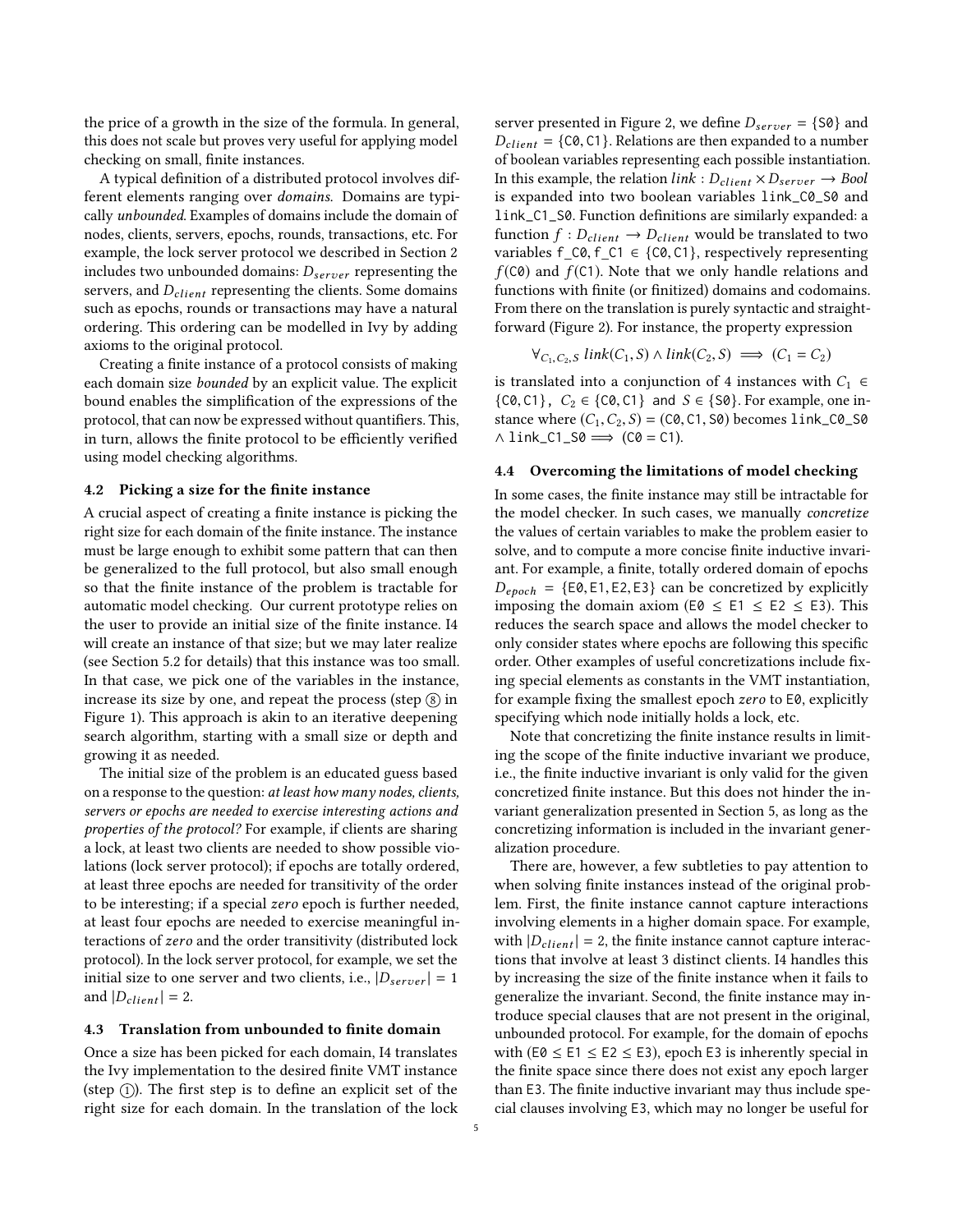<span id="page-5-0"></span>

Figure 2. Translation of lock server in Ivy to a finite instance (1 server / 2 clients) in VMT. Note that our VMT representation uses different vector sizes (1 for boolean, 2 for clients, 3 for servers) as an easy way to ensure that the model-checker does not try to compare values of different types.

the unbounded case. We call such clauses instance-specific clauses. Section [5](#page-6-0) discusses how these are pruned during invariant generalization. Note, finally, that concretization is not a panacea. It is a manual and error-prone process and should therefore be used only when necessary to overcome the limitations of model-checking.

#### 4.5 Invariant generation on the finite instance

After creating a finite VMT instance, I4 passes it on to the Averroes v2.0 tool [\[27\]](#page-13-15) (AVR) to perform model checking. If AVR finds that the finite instance does not uphold the safety property, it produces a counterexample, which can then be used to debug the protocol [\[18,](#page-13-16) [24\]](#page-13-17). If the safety property holds, AVR generates an inductive invariant for the finite instance; minimizes the invariant by removing redundant clauses; and then passes it on to the next step to be generalized.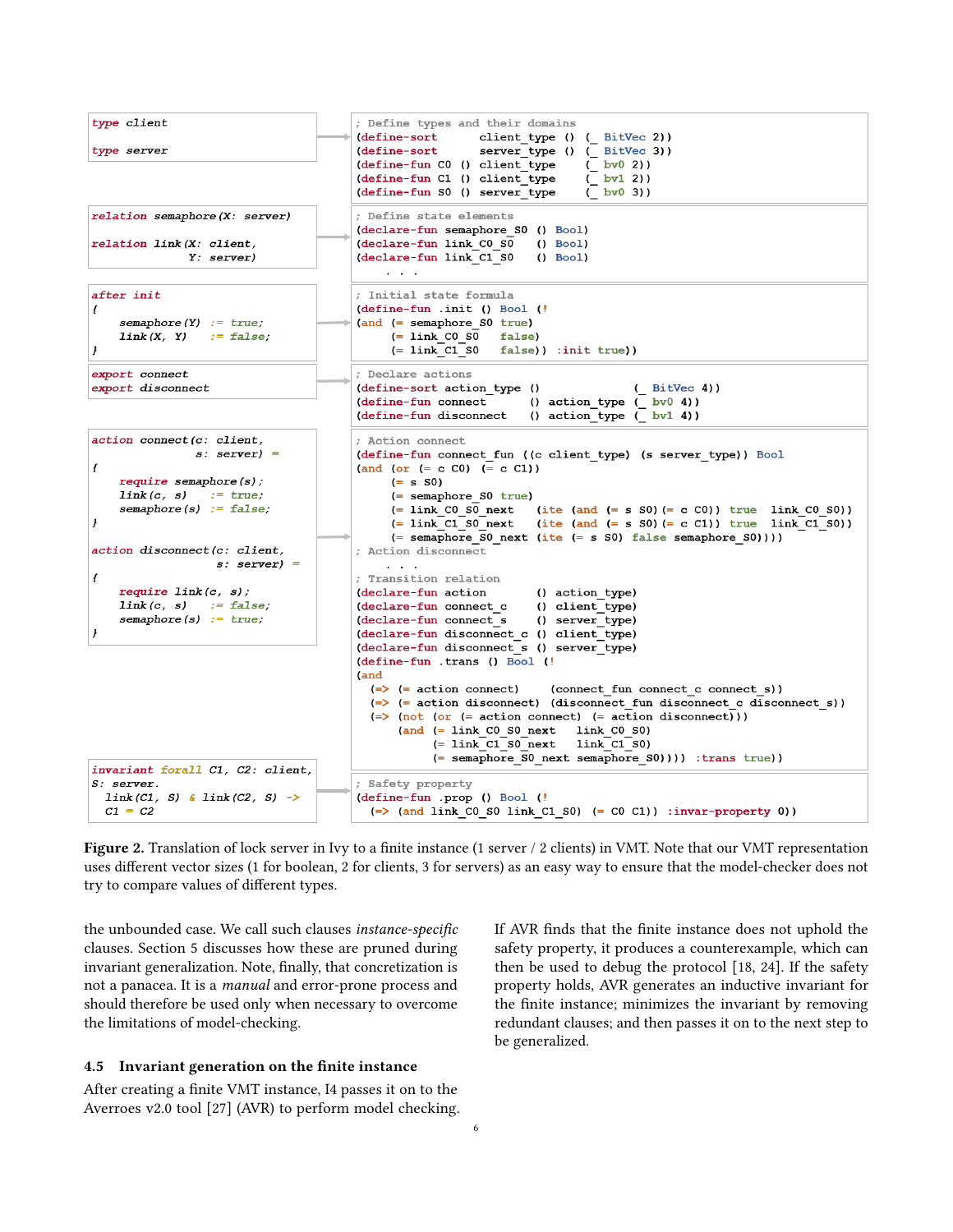## <span id="page-6-0"></span>5 Invariant generalization

Once AVR finds an inductive invariant for the finite instance, I4 will use that inductive invariant as a starting point to identify a generalized inductive invariant that works for all instances of the protocol. While performing this generalization, however, we must guard against the following two dangers:

- Too-small finite instance If the finite instance we have chosen is too small, its inductive invariant may not contain enough information to be generalizable to all instances. Consider, for example, what would happen if we started with an instance of the lock server protocol that had only one server and one client. Since the safety property of the protocol is trivially true in this case, the safety property is actually an inductive invariant for this particular instance. This means that the inductive invariant from this particular instance does not give us any information about the generalized inductive invariant that holds for all instances. In this case, the algorithm should eventually realize that this finite instance is not helpful and move on to a larger instance, eventually finding an instance that is large enough to be generalizable.
- Instance-specific clauses As we discussed in Section [4.4,](#page-4-0) even after we have identified an instance that is large enough to contain all the information required to put together a generalized inductive invariant, it is possible that the inductive invariant of the finite instance includes additional clauses that only hold for that specific instance and are thus not easily generalizable. Our generalization algorithm should therefore identify and prune such clauses.

The rest of this section describes the steps that I4 takes to identify this generalized inductive invariant (steps  $(5)$ ,  $(6)$  and  $(7)$  in Figure [1\)](#page-3-1).

#### 5.1 Initial generalization

The first step is to generalize the finite invariant to instances of arbitrary size in step  $(5)$  by universally quantifying the strengthening assertions (clauses) produced by AVR. Consider, for example, the clause  $P(N1)$ , where P denotes an arbitrary predicate and N1 is one of the nodes in the finite instance of the protocol. In step  $(5)$ , I4 generalizes this clause to apply for all nodes; i.e.,  $\forall N_1$ .  $P(N_1)$  (line 21 of Algorithm [2\)](#page-6-1). This is the simplest form of clause generalization, where the clause applies universally to all nodes.

There are two cases, however, where clauses do not apply universally and require a slightly more complex generalization. The first case (lines 3-9 in Algorithm [2\)](#page-6-1) is when a clause involves different variables of the same type. In this case, we weaken the universally quantified clause to only apply to distinct elements of that type. For example, a clause such

#### <span id="page-6-1"></span>Algorithm 2 Generalization

| 1: function GENERALIZATION(clause, relations)                                |
|------------------------------------------------------------------------------|
| weakenings $\leftarrow$ relations.conjunction()<br>2:                        |
| for var1 $\in$ clause do<br>3:                                               |
| for var2 $\in$ clause do<br>4:                                               |
| if var1 $\neq$ var2 & var1.type = var2.type then<br>5:                       |
| weakenings.add(var1 $\neq$ var2)<br>6:                                       |
| end if<br>7:                                                                 |
| end for<br>8:                                                                |
| end for<br>9:                                                                |
| for const $\in$ concrete consts do<br>10:                                    |
| for var $\in$ clause do<br>11:                                               |
| if var.type = const.type then<br>12:                                         |
| if var.value = const.value then<br>13:                                       |
| weakenings.add(var = const)<br>14:                                           |
| else<br>15:                                                                  |
| weakenings.add(var $\neq$ const)<br>16:                                      |
| end if<br>17:                                                                |
| end if<br>18:                                                                |
| end for<br>19:                                                               |
| end for<br>20:                                                               |
| <b>return</b> $\forall var \in clause$ . weakenings $\implies clause$<br>21: |
| 22: end function                                                             |

as  $P(N1) \wedge Q(N2)$  is generalized to ∀ $N_1, N_2$ .  $(N_1 \neq N_2) \implies$  $P(N_1) \wedge Q(N_2)$ .

The second case (lines 2 and 10-20 in Algorithm [2\)](#page-6-1) is a result of the (optional) concretization procedure we described in Section [4.4.](#page-4-0) During this procedure, we reduce the search space of the model checking problem by assigning concrete values to some of the state variables of the protocol. In our distributed lock protocol, for example, one of the nodes—called first—is special in that it is the one initially holding the lock. During concretization, we can assign  $N\theta = f$  *irst*, to limit the model checking problem to only consider the case where N0 is that node. Any such concrete assignments—in the form of generic relations or simple constant assignments—must be taken into account when performing generalization. For example, if we used  $N\theta = first$ as our concretization, we would generalize clause  $P(N\theta)$  to  $\forall N_0$ . ( $N_0 = first$ )  $\implies P(N_0)$ . Similarly, we would generalize clause  $P(N\emptyset) \wedge Q(N1)$  as  $\forall N_0, N_1$ .  $(N_0 \neq N_1) \wedge (N_0 =$ first)  $\land$  ( $N_1 \neq$  first)  $\implies$   $P(N_0) \land Q(N_1)$ . In addition to such constant assignments, our concretization process may include additional information about this finite instance, in the form of generic relations defined in the original Ivy protocol. For example, our concretization can produce the clause  $btw(N0, N1, N2)$ , denoting that node N1 is *between* nodes N0 and N2 in a ring topology. The conjunction of all such concretizations is given as input to our generalization algorithm and is applied as a weakening to all invariant clauses (lines 1,2,21 of Algorithm [2\)](#page-6-1).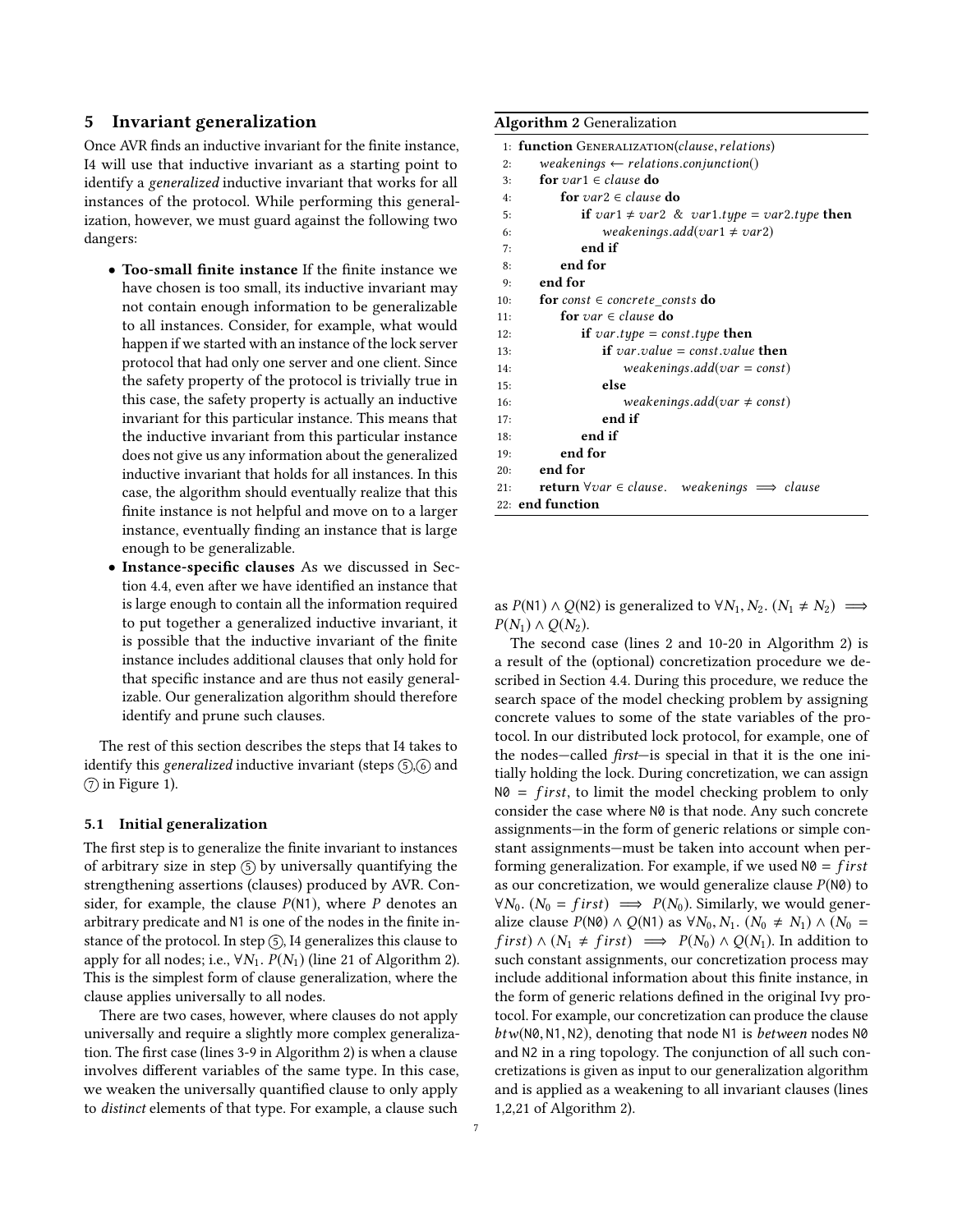## <span id="page-7-1"></span>5.2 Invariant pruning

After all clauses are generalized, they are added to the original protocol and are passed on to Ivy (step  $\widehat{6}$ ), which checks if they are sufficient to prove the correctness of the protocol. Ivy will check if the conjunction of all clauses is inductive. In particular, it tries to answer the following question (separately for each clause A, including the safety property). Given an arbitrary state s where the invariant holds, is there a valid transition to a state s' where A does not hold? There are three possible outcomes: three possible outcomes:

- 1. The generalized clauses are inductive and Ivy successfully proves the correctness of the protocol.
- 2. Ivy fails to prove the safety property on s'. This hap-<br>neps if the finite instance that led to the generalized pens if the finite instance that led to the generalized clauses was too small to capture all behaviors of the distributed protocol. In this case, we need to create an instance with a larger size (e.g., more nodes) and repeat the process (step  $(\text{8})$ ).
- 3. Ivy fails to prove one or more of the generalized clauses on s ′ . There are two possible reasons for this failure. First, it is possible that the finite instance we are considering is "large enough"—i.e., its inductive invariant covers all interesting behaviors of the unbounded protocol—but it additionally includes some instancespecific clauses. These clauses do not generalize to all instances and thus their universally quantified form is too strong and will fail Ivy's check. I4 removes these clauses from the inductive invariant (step  $(\bar{7})$ ) and retries the Ivy verification.

The second reason why some assertion may not be inductive is that the entire invariant (i.e., the conjunction of the safety property and all strengthening clauses) is not inductive. This can happen when the finite instance is too small. Note that we do not have a way to distinguish this case from the case above—where the invariant was too strong, rather than too weak. We will therefore start pruning clauses one by one, until the invariant is too weak to support the safety property (case (2) above), which will lead I4 to abandon the attempt on this finite instance and repeat the process with a larger one.

# <span id="page-7-0"></span>6 Evaluation

We evaluate the ability of I4 to infer inductive invariants by testing it on seven distributed protocols: a lock server (Section [6.1\)](#page-7-2), a leader election algorithm (Section [6.2\)](#page-7-3), a distributed lock protocol (Section [6.3\)](#page-9-0), a Chord ring [\[51\]](#page-13-21) (Section [6.4\)](#page-9-1), a learning switch (Section [6.5\)](#page-9-2), a database chain consistency protocol (Section [6.6\)](#page-10-1), and a two-phase commit protocol [\[28\]](#page-13-22) (Section [6.7\)](#page-10-2). For the first six protocols, we verified the correctness of existing Ivy implementations using the safety properties specified in [\[47\]](#page-13-12); we cover all examples originally

presented in [\[47\]](#page-13-12), albeit with a much higher degree of automation. We implemented two-phase commit and specified its safety property based on its original description [\[28\]](#page-13-22). Finally, Section [6.8](#page-10-3) evaluates our I4 prototype in terms of how long it takes to verify each protocol.

We also tried the I4 approach on Paxos, but we have not found an inductive invariant. This is because the Averroes model-checker runs out of memory even on small, finite instances of the Paxos protocol. This is not too surprising, since Averroes was originally designed for hardware modelchecking and not for distributed systems. We therefore do not think that this is a fundamental roadblock and are currently exploring ways to leverage the inherent regularity of distributed systems to facilitate the model-checker's job.

We used the first three protocols (lock server, leader election and distributed lock) to develop and refine the I4 approach. We were then able to apply the I4 approach with no modification on the last four protocols (Chord ring, learning switch, database chain consistency and two-phase commit), and prove their safety property fully automatically—except for the simple manually-added concretization in Chord, which required a cursory inspection of about one minute—without even fully understanding each protocol.

Table [1](#page-8-0) presents some relevant parameters for each protocol and for its finite instantiation, such as the number of domains and variables it uses, the size of the finite instance and the complexity of the resulting invariant. Note that our concretization phase—where needed—is relatively low-effort, requiring at most one assignment in all cases.

## <span id="page-7-2"></span>6.1 Lock Server

Our first case study is a simple lock server, our running example from Section [2.](#page-1-0) Since the safety property of the lock server is trivially satisfied with only one client, we instantiate this protocol with one server and two clients. I4 generates the generalized inductive invariant for this protocol by going through its generalization (step  $(4)$  in Fig. [1\)](#page-3-1), where it places universal quantifiers before every strengthening assertion. The generalized inductive invariant below passes Ivy's verification with no manual effort.

> $\forall$ S0, C0. ¬(semaphore(S0) ∧ link(C0, S0)) ∧ Safety Property

## <span id="page-7-3"></span>6.2 Leader Election

Our second case study is a leader election protocol on a ring [\[8,](#page-12-13) [47\]](#page-13-12). Given a ring of an unbounded number of nodes, each with its own unique ID, the goal of the protocol is to elect the node with the highest ID to be the leader. A node can either (a) send its ID to the next node; or (b) forward a message from the previous node, if the ID in the message is larger than its own ID. When a node receives its own ID, the protocol determines that no other ID is larger than the node's own ID, and this node becomes the leader.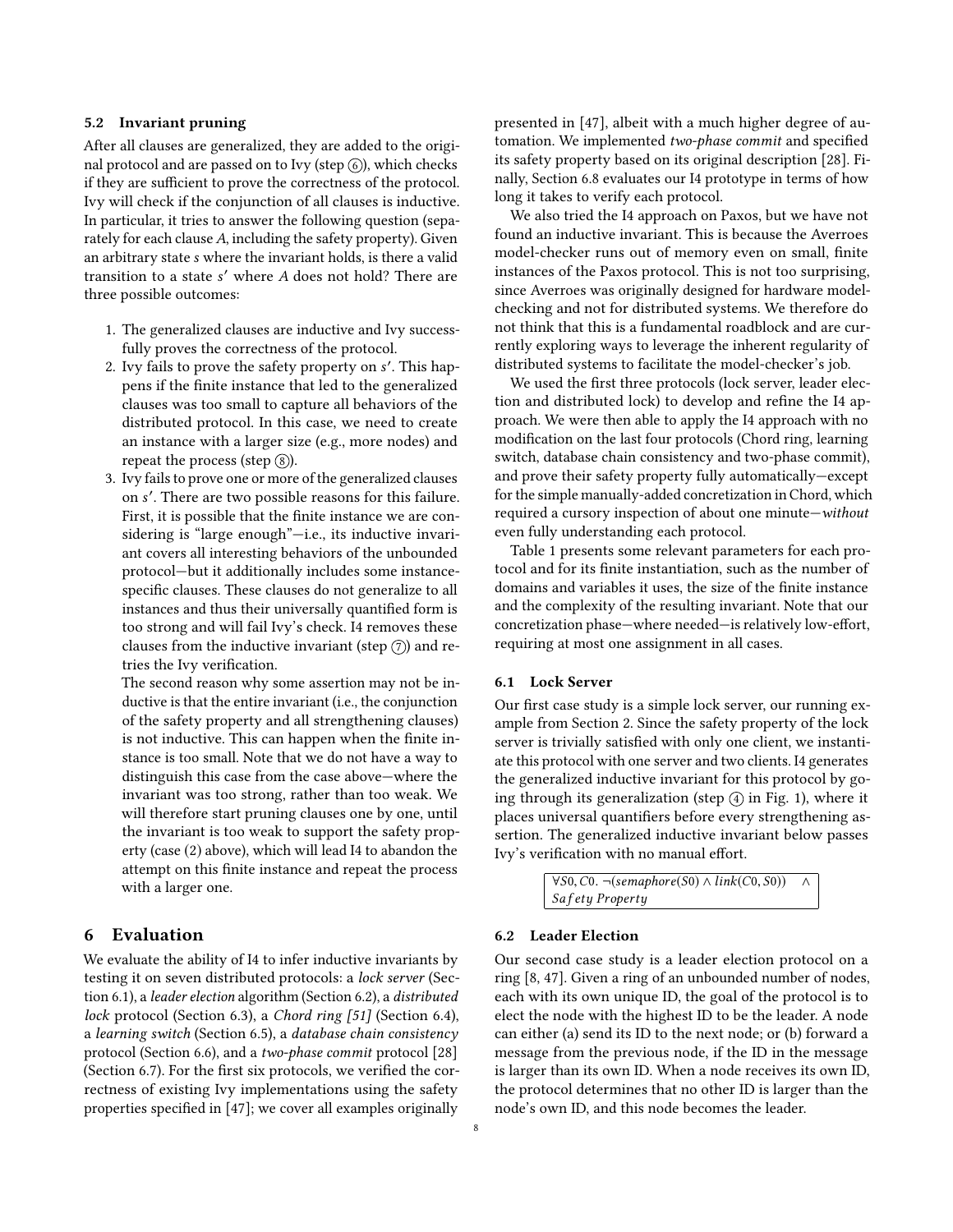<span id="page-8-0"></span>

| Protocol                      | <b>Domains</b> | Var | Finite<br>instance size                                    | Concreti-<br>zations | <b>SMT</b><br>calls | <b>Clauses</b> in<br>invariant | Clauses in<br>minimized<br>invariant | Pruning<br>iterations |
|-------------------------------|----------------|-----|------------------------------------------------------------|----------------------|---------------------|--------------------------------|--------------------------------------|-----------------------|
| Lock server                   | $\overline{2}$ | 2   | $client = 2$<br>$server = 1$                               | Ø                    | 40                  | 3                              | 2                                    | $\theta$              |
| Leader election<br>in ring    | $\overline{2}$ | 5   | $node = 3$<br>$id = 3$                                     | $idn(N_i) = ID_i$    | 10527               | 61                             | 19                                   | $\theta$              |
| Distributed lock<br>protocol  | $\overline{2}$ | 5   | $node = 2$<br>$epoch = 4$                                  | $zero = E_0$         | 94713               | 629                            | 241                                  | 2                     |
| Chord ring<br>maintenance     |                | 9   | $node = 4$                                                 | $\textit{orq} = N_0$ | 286818              | 1141                           | 94                                   | 2                     |
| Learning switch               | $\overline{2}$ | 6   | $node = 3$<br>$packet = 1$                                 | Ø                    | 4986                | 105                            | 53                                   | 2                     |
| Database chain<br>replication | $\overline{4}$ | 13  | $transaction = 3$<br>$operation = 3$<br>$key = 1 node = 2$ | $\emptyset$          | 6552                | 154                            | 31                                   | 2                     |
| Two-Phase<br>Commit           | $\mathbf{1}$   | 7   | $node = 6$                                                 | Ø                    | 9619                | 88                             | 46                                   | $\theta$              |

Table 1. Various parameters for creating finite instances for our seven distributed protocols. Var is the number of state variables and SMT calls is the number of SMT [\[3\]](#page-12-11) calls required to find the inductive invariant of the finite instance.

This protocol uses two domains node and id, respectively for nodes and IDs, and the ID of node  $N$  is  $idn(N)$ . The ring structure is modelled using a relation  $btw(N_1, N_2, N_3)$ indicating whether node  $N_2$  is between nodes  $N_1$  and  $N_3$ , and includes axioms to build a ring topology, where each node can only communicate with its two neighbors [\[47\]](#page-13-12). The protocol also instantiates a total order  $le(ID_1, ID_2)$  to compare any two IDs. A relation  $pending(ID, N)$  is used to indicate that there is a message  $ID$  to node  $N$  pending in the network. As the network may delay or duplicate any message, the protocol never discards any sent message.

The safety property of leader election is defined as "there cannot be two distinct leaders":

$$
\forall N_1, N_2.\ leader(N_1) \land leader(N_2) \implies (N_1 = N_2)
$$

Since a meaningful ring modeled with btw involves at least three nodes, we generate the inductive invariant on a three-node finite instance, with domain of nodes {N0, N1, N2} and domain of IDs {ID0, ID1, ID2}. AVR finds an invariant on this finite instance, but we are not able to generalize it to the full protocol. We further find that if we increase the size to four nodes, AVR runs out of memory without finding an inductive invariant on the final instance. This is where our concretization technique proves its usefulness: by manually assigning concrete values to the three-node protocol—i.e., by adding axioms  $idn(N\theta) = ID\theta$ ,  $idn(N1) =$ ID1 and  $idn(N2) = ID2$ —we facilitate AVR to find a finiteinstance invariant (shown in Table [2\)](#page-8-1) that I4 can generalize to the full protocol (shown in Table [3\)](#page-10-4) and pass Ivy's verification. Since we make no assumption on the order of ID0, ID1 and

<span id="page-8-1"></span>

| $\neg(\neg pending\_ID0 \land leader_N0)$                                           | Λ |
|-------------------------------------------------------------------------------------|---|
| $\neg(\neg pending\_ID1_N1 \land leader_N1)$                                        | Λ |
| $\neg(\neg pending\_ID1_N2 \land pending\_ID1_N1)$                                  | Λ |
| $\neg(\neg pending\_ID1_N2 \land \text{btw_N0_N1_N2} \land \text{pending\_ID1_N0})$ | Λ |
| $\neg (le\_ID0\_ID1 \land pending\_ID0_N0)$                                         | Λ |
| $\neg (le\_ID0\_ID1 \land btw_N0_N1_N2 \land pending\_ID0_N2)$                      | Λ |
| $\neg (le\_ID0\_ID2 \land pending\_ID0_N0)$                                         | Λ |
| $\neg (le\_IDO\_ ID2 \land btw_N1_N0_N2 \land pending\_IDO_N1)$                     | Λ |
| $\neg (le\_ID1\_ID0 \land pending\_ID1_N1)$                                         | Λ |
| $\neg (le\_ID1\_ID0 \wedge btw_N1_N0_N2 \wedge pending\_ID1_N2)$                    | Λ |
| $\neg (le\_ID1\_ID2 \land pending\_ID1\_N1)$                                        | Λ |
| $\neg (le\_ID1\_ID2 \wedge btw_N0_N1_N2 \wedge pending\_ID1_N0)$                    | Λ |
| $\neg (le\_ID2\_ID0 \land leader\_N2)$                                              | Λ |
| $\neg (le\_ID2\_ID0 \land pending\_ID2\_N2)$                                        | Λ |
| $\neg (le\_ID2\_ID0 \wedge bv_N0_N1_N2 \wedge pending_D2_N1)$                       | Λ |
| $\neg (le\_ID2\_ID1 \land leader\_N2)$                                              | Λ |
| $\neg (le\_ID2\_ID1 \land pending\_ID2\_N2)$                                        | Λ |
| $\neg (le\_ID2\_ID1 \land btw_N1_N0_N2 \land pending\_ID2_N0)$                      | Λ |
| Safety Property                                                                     |   |

Table 2. Instance of invariant of Leader Election.

ID2, those axioms have no impact on the generality of the proof.

Note that, as part of concretization, a universally-quantified conjunction of the concretization axiom

$$
\forall N_0 \neq N_1 \neq N_2, ID_0 \neq ID_1 \neq ID_2.
$$
  
(*idn*( $N_0$ ) =  $ID_0$ )  $\land$  (*idn*( $N_1$ ) =  $ID_1$ )  $\land$  (*idn*( $N_2$ ) =  $ID_2$ )

is passed on to the generalization algorithm, which adds it as a weakening to all clauses in the general invariant. For example, the clause  $\neg(\neg pending\ ID0\ NO \land leader\ NO)$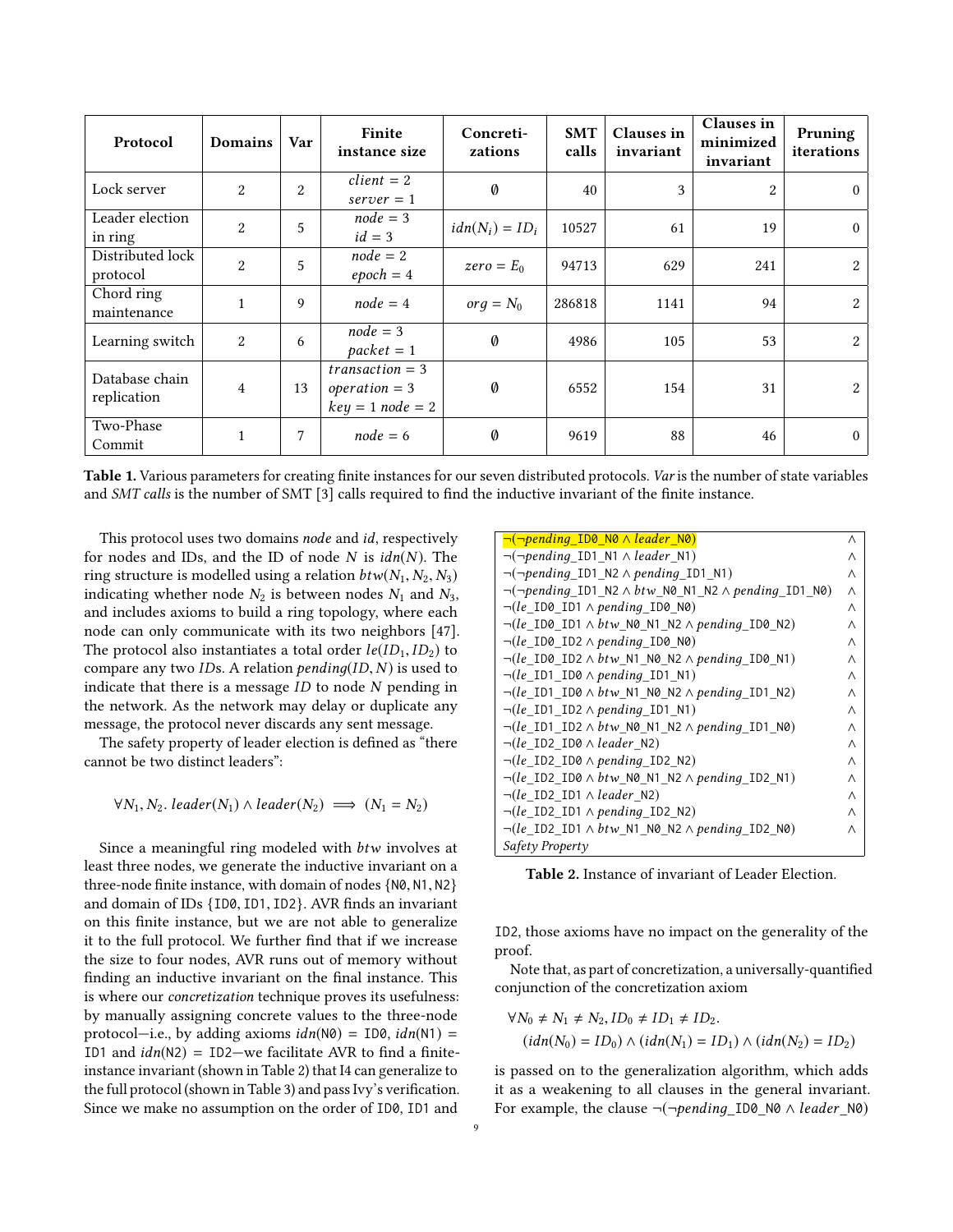(highlighed in Table [2\)](#page-8-1) is generalized into (highlighted in Table [3,](#page-10-4) slightly edited for readability):

$$
\forall N_0, ID_0. (idn(N_0) = ID_0) \implies \neg(\neg pending(ID_0, N_0) \land leader(N_0))
$$

I4 applies a similar strategy to all clauses of the finite-instance invariant and obtains the inductive invariant shown (simplified for readability) in Table [3.](#page-10-4) This generalized inductive invariant passes Ivy's verification, thus proving the correctness of the protocol.

## <span id="page-9-0"></span>6.3 Distributed lock

Our third case study is a distributed lock protocol [\[30,](#page-13-5) [47\]](#page-13-12). This protocol models an unbounded number of nodes that transfer the ownership of a lock among themselves. Nodes transfer locks by sending and receiving messages in an unreliable network that can drop or duplicate messages. The ownership of a lock is associated with an ever increasing epoch, to allow detection of stale messages.

If a node N holds the lock at epoch  $ep(N)$ , N can pass the lock to any node N' in the system at epoch  $E > ep(N)$ <br>by sending it a *transfer(E\_N')* message. When a node N' at by sending it a *transfer*(*E*, *N'*) message. When a node *N'* at enoch en(*N'*) receives a *transfer*(*E*, *N'*) message with enoch epoch  $ep(N')$  receives a *transfer*(*E*, *N'*) message with epoch  $F > ep(N')$  node  $N'$  accepts the lock at epoch  $F$  and sends  $\overline{E} > ep(N')$ , node N' accepts the lock at epoch E, and sends a message *locked*(*E*, *N'*) to denote that  $N^7$  holds the lock at enoch  $E'$  and undate  $e_n(N') - E$  Otherwise if  $E' < e_n(N')$ epoch  $E'$ , and update  $ep(N') = E$ . Otherwise, if  $E' \le ep(N')$ ,<br>N' ignores this stale message. As the network may delay or N duplicate any message, the protocol never discards any sent ′ ignores this stale message. As the network may delay or transfer message.

The safety property of the protocol is "no two distinct nodes can hold the lock at the same time":

 $\forall N_1, N_2, E. locked(E, N_1) \land locked(E, N_2) \implies (N_1 = N_2)$ 

This protocol involves two sources of infinity: the number of nodes and the number of epochs. Therefore a finite instance of the protocol bounds not only the number of nodes, but also the number of epochs. Unlike previous protocols, even an instance with just two nodes is enough to generate an unbounded number of messages by passing the lock between them with ever-increasing epoch numbers. I4 is able to prove the correctness of the protocol based on a finite instance with just two nodes and four epochs.

During our experiments, we found that AVR runs out of memory due to the large search space. To simplify the problem, we manually concretize the special epoch zero to E0 (as discussed in Section [4.4\)](#page-4-0), facilitating AVR's task.

Given the inductive invariant for this finite instance, I4 still needs two iterations of invariant pruning to get rid of instance-specific clauses, after which it produces an inductive invariant which passes Ivy's verification.

#### <span id="page-9-1"></span>6.4 Chord Ring

Our next case study is a Chord Ring [\[51\]](#page-13-21), a popular distributed hash table approach in peer-to-peer systems. In the

Chord protocol, nodes are organized in a ring, and each node stores part of the hash table. Additionally, nodes may join or leave the ring at any time, prompting a re-arranging of the ring. The safety property of interest is that the ring remains connected under certain assumptions about failures.

We use the Chord protocol description in Ivy [\[47\]](#page-13-12), which models the protocol in Ivy with each node maintaining two pointers: one to its successor and one to its successor's successor. Those two pointers are implemented as two relations over the nodes,  $s1(N_1, N_2)$  when  $N_2$  is  $N_1$ 's successor, and  $s2(N_1, N_3)$  when  $N_3$  is  $N_1$ 's successor's successor. Even if some nodes fail, the safety property remains true as long as every live node still has a pointer to at least one other live node. The failure of a node is modelled as a normal transition. A test transition is used to check whether a given node can access another given node, and sets an error flag to true if that is not the case. The safety property is simply expressed as the error flag never being true.

Part of the protocol was first proved by Zave [\[58\]](#page-14-2), including an informal, intuitive proof as well as a formal proof in Alloy [\[35\]](#page-13-23). The protocol was later implemented in Ivy [\[47\]](#page-13-12), formally proving (with manual effort) the primary safety property. We adopted a slightly modified version of the Ivy implementation, and were able to prove the same safety property based on a finite instance with 4 nodes, and by concretizing a special node,  $org = N_0$ .

## <span id="page-9-2"></span>6.5 Learning Switch

Learning switches maintain a table that maps MAC addresses to ports where the incoming frames will be forwarded. When a frame is received, a learning switch will check to see if the source MAC address is already in the table, and if not, it will insert a (Source MAC Address, Port Number) entry into the table. The switch will then check the destination MAC address of the incoming frame in the table. If there is an entry mapping the destination MAC address to port number, the switch will forward the frame to that port. Otherwise, the switch will send the packet to all its ports except the port where the frame was received from (otherwise known as flooding).

We use the existing implementation of the learning switch protocol in Ivy, by simply updating it to the latest Ivy syntax, and feeding it to I4. The safety property states that there does not exist any forwarding cycles, where an incoming frame would be forwarded to the same port that it arrived from. We instantiated this protocol with 4 nodes and 2 packets since forwarding cycles can possibly form in such a small setup.

Given the inductive invariant for the finite instance with 4 nodes and 2 packets, I4 can infer the general inductive invariant and pass Ivy's verification with no manual effort. Later, we found that even 3 nodes with only a single packet is sufficient for I4 to infer the generalizable inductive invariant for this protocol.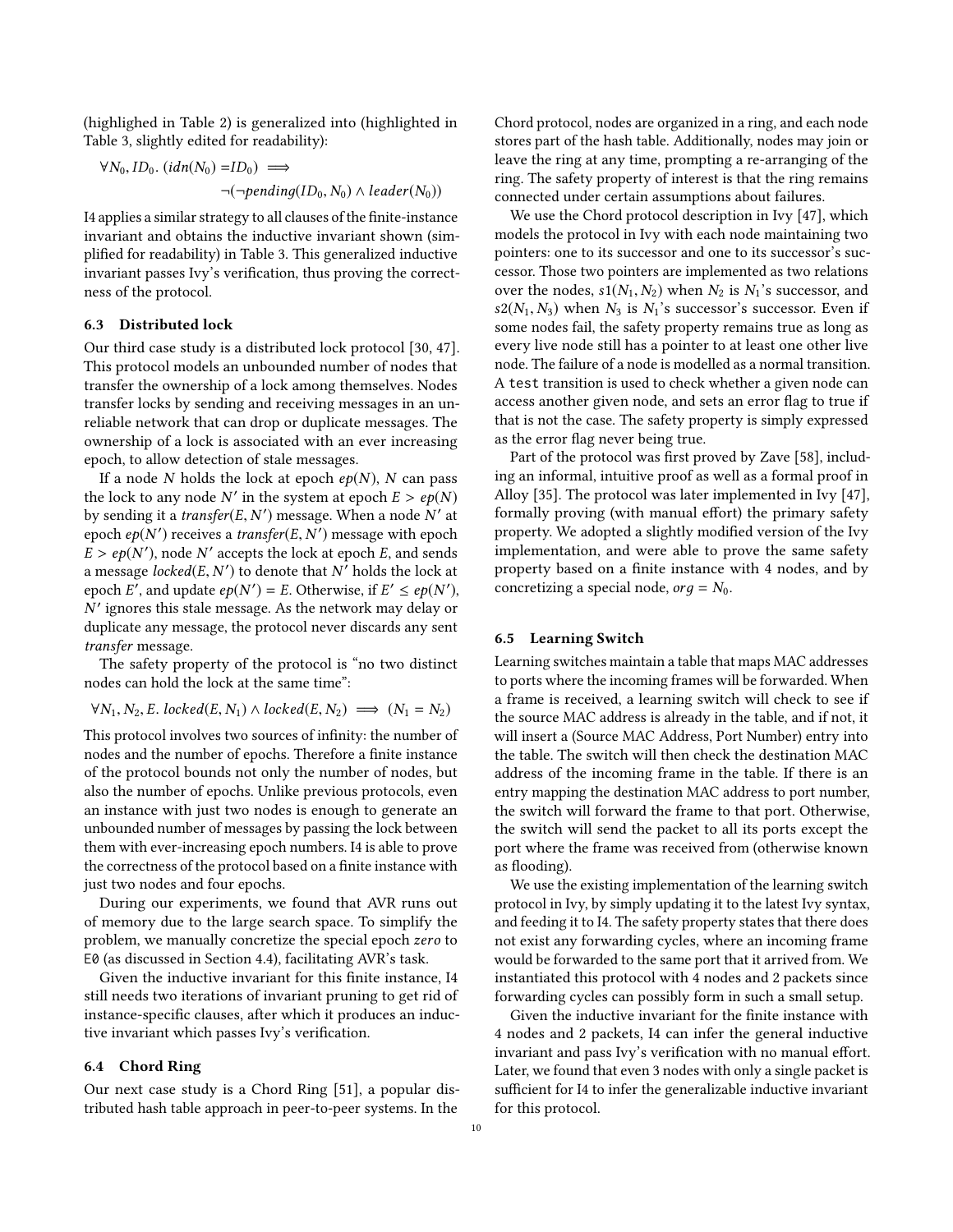<span id="page-10-4"></span>

| $\forall N_0, ID_0.$                 | $(idn(N_0) = ID_0) \implies \neg(\neg (pending(ID_0, N_0)) \land leader(N_0))$                                                         | $\wedge$ |
|--------------------------------------|----------------------------------------------------------------------------------------------------------------------------------------|----------|
| $\forall N_0, N_1, N_2, ID_1.$       | $(idn(N_1) = ID_1) \wedge (N_0 \neq N_1) \wedge (N_0 \neq N_2) \wedge (N_1 \neq N_2)$                                                  |          |
|                                      | $\implies \neg(\neg (pending(ID_1, N_2)) \wedge \text{btw}(N_0, N_1, N_2) \wedge \text{pending}(ID_1, N_0))$                           | $\wedge$ |
| $\forall N_0, N_1, ID_0, ID_1.$      | $(idn(N_0) = ID_0) \wedge (idn(N_1) = ID_1) \wedge (ID_0 \neq ID_1) \implies \neg (le(ID_0, ID_1) \wedge pending(ID_0, N_0))$          | $\wedge$ |
| $\forall N_0, N_1, N_2, ID_0, ID_1.$ | $(idn(N_0) = ID_0) \wedge (idn(N_1) = ID_1) \wedge (ID_0 \neq ID_1) \wedge (N_0 \neq N_1) \wedge (N_0 \neq N_2) \wedge (N_1 \neq N_2)$ |          |
|                                      | $\implies \neg (le(ID_0, ID_1) \wedge \text{btw}(N_0, N_1, N_2) \wedge \text{pending}(ID_0, N_2))$                                     | Λ        |
| Safety Property                      |                                                                                                                                        |          |

Table 3. Generalized invariant of Leader Election (slightly edited for readability).

## <span id="page-10-1"></span>6.6 Database Chain Consistency

Database chain consistency is the last protocol we evaluated from the protocol suite found in the Ivy paper. This protocol provides traditional database safety guarantees of atomicity, serializability, and isolation for distributed databases. In this distributed setting, a chain transaction is split into subtransactions that operate sequentially on data that is sharded across multiple nodes. In order for the chain transaction to commit, each subtransaction should also commit. If any subtransaction aborts, then the entire chain transaction is also aborted.

Using I4, we successfully verified the safety properties defined by the Ivy authors. We started with an instance of 4 transactions, 5 operations, 2 keys and 2 nodes. That initial instance was large enough to be generalizable. We later found that even a smaller instance with 3 transactions, 3 operations, 1 key and 2 nodes is generalizable.

## <span id="page-10-2"></span>6.7 Two-Phase Commit

We implemented two-phase commit in Ivy. We proved that our implementation satisfies the traditional Atomic Commit safety properties: (a) all processes that reach a decision reach the same one, (b) the Commit decision can only be reached if all processes vote Yes, and (c) if there are no failures and all processes vote Yes, then the decision must be Commit. We started with an initial size of 4 nodes, and kept increasing the instance size by one. We finally proved the correctness of the protocol with 6 nodes.

## <span id="page-10-3"></span>6.8 Runtime Breakdown of I4's Verification

Table [4](#page-10-5) and Figure [3](#page-10-6) show the runtime of various phases of the I4 algorithm. For clarity, we omit the time it takes to generate the finite instances, as it was negligible and almost identical among all protocols (∼0.3 seconds). In most cases, I4 can prove the correctness of these protocols within a few tens of seconds, with the worst case being that one has to wait for 10.5 minutes.

# <span id="page-10-0"></span>7 Limitations and future directions

This paper takes the first step in a new direction—proving the correctness of distributed protocols based on the inductive invariants of small, finite instances. Our experience applying this approach to real protocols is thus far encouraging:

<span id="page-10-5"></span>

| Protocol                   | F     | М     | G    | total |
|----------------------------|-------|-------|------|-------|
| Lock server                | 0.02  | 0.0   | 0.8  | 0.8   |
| Leader election in ring    | 4.0   | 0.1   | 2.0  | 6.1   |
| Distributed lock protocol  | 30.6  | 53.3  | 75.5 | 159.5 |
| Chord ring maintenance     | 386.1 | 218.5 | 24.3 | 628.9 |
| Learning switch            | 2.9   | 0.8   | 6.9  | 10.7  |
| Database chain replication | 4.2   | 2.3   | 6.2  | 12.6  |
| Two-Phase Commit           | 2.6   | 0.1   | 1.6  | 4.3   |

Table 4. Runtime results (in seconds). F is the time required to find the finite inductive invariant; M is the time is takes to minimize the finite inductive invariant; and G is the time to generalize the clauses and perform invariant pruning.

<span id="page-10-6"></span>

Figure 3. Runtime break down for each of the seven protocols we verified using I4.

we have been able to prove the correctness of a number of interesting protocols, with little to no manual effort. For all its successes heretofore, we believe that there are several more steps to be taken in this research direction. We list below a number of limitations of our current approach and prototype in the hope that they will serve as inspiration for future research.

• Choosing an instance size When instantiating a protocol, we need to use an instance that is large enough to exhibit all the interesting properties of an arbitrarilysized instance. Currently, we incrementally increase the size of the instance to guarantee we will eventually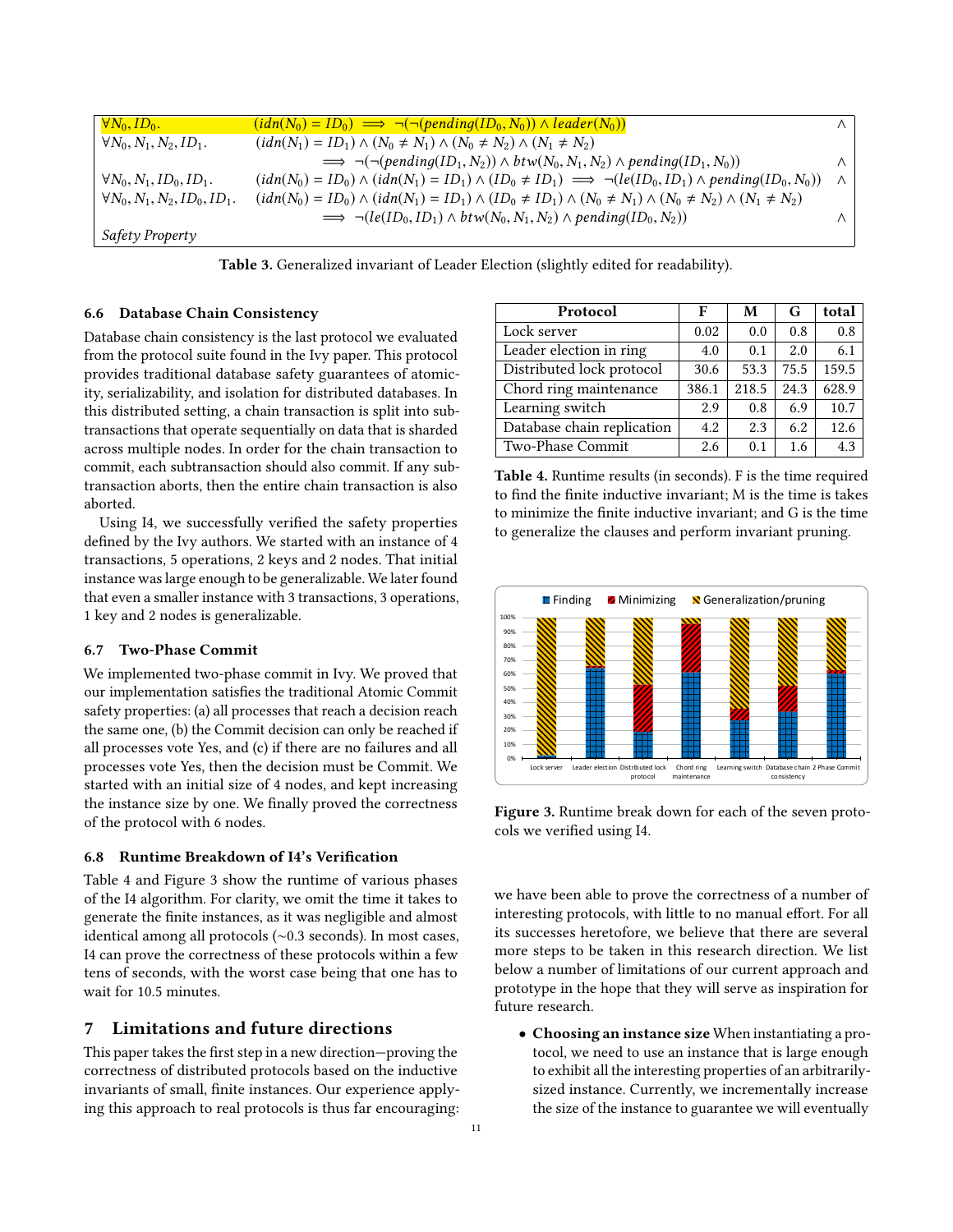consider an instance that is large enough. In our experiments, we manually select an initial size to speed this process up.

- Existential quantifiers Our generalization algorithm adds universal quantifiers to generalize finite inductive invariants. We currently do not support inductive invariants that include existential quantifiers. Our experience so far suggests that existential quantifiers are not very common, but supporting them would increase the generality of our approach. For example, we were careful to write the two-phase commit protocol so that it would not use any existential quantifiers, but doing so required human intervention, which we try to avoid as much as possible.
- Verifying implementations I4 focuses on verifying distributed protocols, rather than implementations. Automating the proof of a full distributed implementation is much harder, as it usually requires reasoning about undecidable fragments of logic, which are notoriously hard to verify automatically. Also, our current prototype does not support some of Ivy's features, such as objects, translation to concrete imperative code, arbitrary assumptions, etc.
- Optimizing model checking for distributed systems We are currently relying on existing, unmodified model checkers to find the inductive invariants of finite instances. While these tools have come a long way in recent years, they may still not scale even for small instances of some complex protocols. Our concretization technique helps mitigate this problem to a certain degree, but we believe this is only the first step in a line of optimizations that will customize model checking algorithms to deal with the particular requirements of distributed systems. Specifically, the high-level structure of a protocol can be used by the model checker to identify compact strengthening assertions that, in some sense, respect that structure and exhibit its inherent regularity.

## <span id="page-11-0"></span>8 Related Work

In this section, we discuss existing approaches in distributed system verification, finding inductive invariants and automated verification.

#### 8.1 Verification of Distributed Systems

Formal verification is gaining popularity in the systems community as an alternative to testing. Its significance is particularly pronounced in distributed systems, which are notoriously subtle and complex. Lamport's TLA+ [\[40\]](#page-13-24) has mostly been used to prove the correctness of abstract protocols, as it is not really designed for actual implementations. The first practical verified implementations of distributed systems came with IronFleet [\[30\]](#page-13-5) and Verdi [\[56\]](#page-14-1). IronFleet uses

a combination of refinement and reduction [\[43\]](#page-13-25) to facilitate the verification of distributed systems. Verdi, on the other hand, uses a series of system transformers. It starts by proving the correctness of the system under a very strong model and uses the transformers to prove refinement to increasingly weaker models. Both Verdi and IronFleet rely on significant manual effort to identify the inductive invariants of the system—and thus prove its correctness.

A recent work proposed pretend synchrony [\[55\]](#page-14-3), an approach that aims to simplify the reasoning behind distributed protocols. The idea behind pretend synchrony is that one can transform an asynchronous distributed protocol into an equivalent synchronous protocol, thus making it easier to reason about. Ideas like this can be used in conjunction with I4: by simplifying the problem, we may be able to increase the scalability of the underlying model checking and thus automate the proof of more complex protocols.

Pnueli et al. [\[48\]](#page-13-26) proposed that verifying a parameterized distributed system consisting of n identical interacting processes can be accomplished by verifying a relatively small finite instantiation. The basic idea is that a system of  $n > n_0$ processes can be verified by checking an instance with just  $n_0$ processes, where  $n_0$  is linear in the number of local state variables of a single process. This idea is the inspiration behind I4. I4, however, is fundamentally different from the approach of Pnueli et al. First, this approach does not actually find any inductive invariants. They merely show that proving the correctness of a system with  $n_0$  processes is sufficient to prove its correctness for any  $n > n_0$ . Moreover, this only works when each process has finite state ( $n_0$  depends linearly on the state size of each process, so it would be infinite otherwise). As such, this approach doesn't apply to today's distributed systems, whose state space is unbounded. This is exactly the innovation of I4: finitizing the problem and generalizing the result to infinite-state protocols. The approach of Pnueli et al. relies solely on model checking, precisely because it assumes that the only source of infinity is the number of nodes in the system.

#### 8.2 Inductive Invariants

To overcome the challenge of finding an inductive invariant, previous work has taken a number of approaches for both finite- and infinite-state programs. A number of works have focused on identifying loop invariants. Proof planning [\[33\]](#page-13-27) uses failed proof attempts to find loop invariants, while Flanagan and Qadeer [\[21\]](#page-13-28) use a technique called predicate abstraction. Furia and Meyer [\[22\]](#page-13-29) use heuristics from postconditions to synthesize loop invariants. Daikon [\[19\]](#page-13-30) was proposed in 2000 to learn possible program invariants, followed by Houdini [\[20\]](#page-13-31) which learns conjunctive inductive invariants. IC3 [\[6\]](#page-12-8) and PDR [\[17\]](#page-13-18) can automatically find inductive invariants for finite state machines, and were later extended to certain systems with infinite-domain variables [\[12,](#page-12-14) [32\]](#page-13-32). For list-manipulating programs, Property-Directed Shape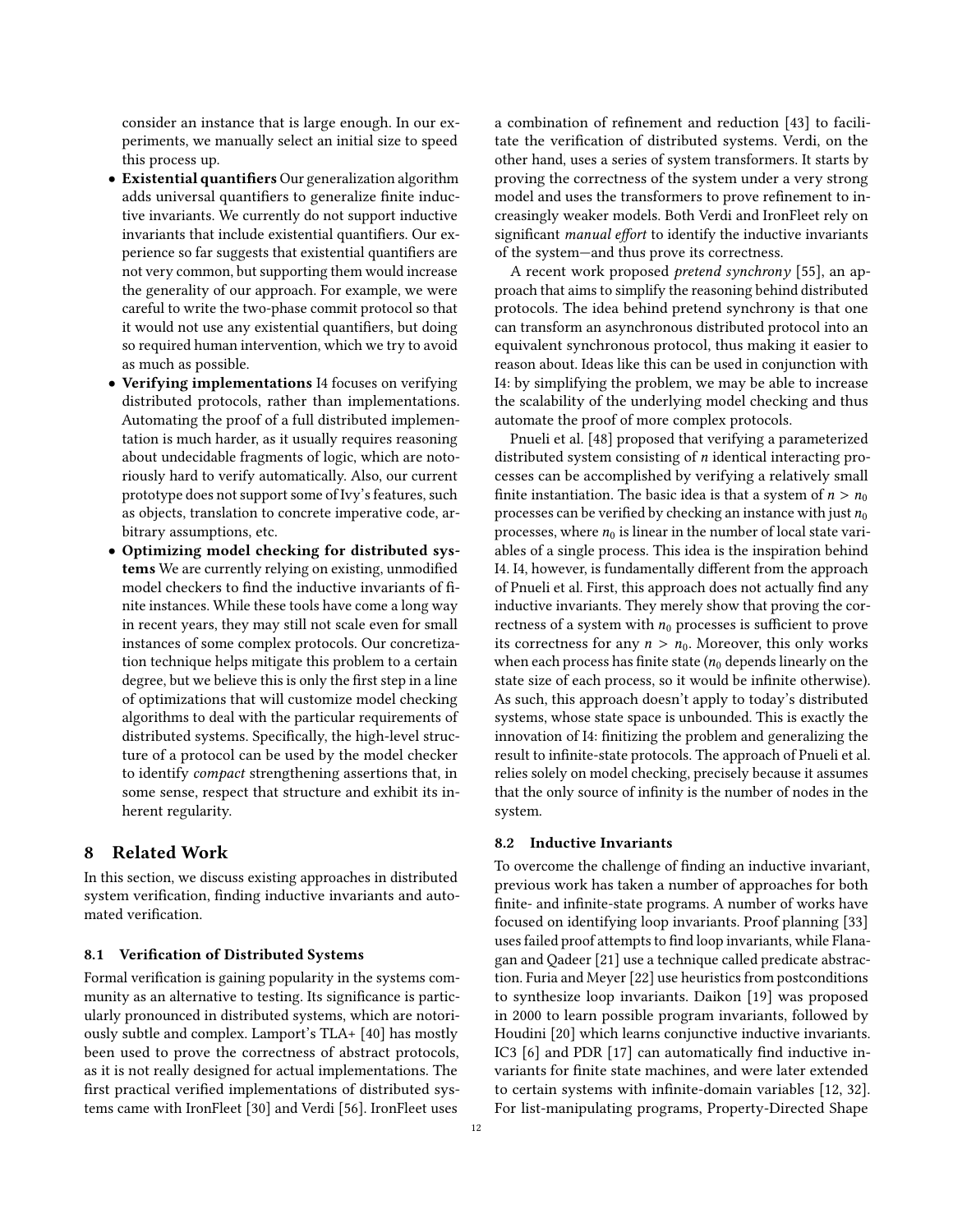Analysis [\[34\]](#page-13-33) and UPDR [\[36\]](#page-13-34) have shown effective results, though the approach doesn't guarantee termination. Grebenshchikov et al. [\[29\]](#page-13-35) show that a Horn clause is the most common pattern in program verification, and the ICE learning model [\[16,](#page-12-15) [23\]](#page-13-36) uses this result to synthesize invariants. Although some of these techniques can deal with a finite number of variables with infinite domains (e.g., strings or infinite integers), they cannot effectively deal with distributed systems, whose state typically contains an unbounded number of variables (e.g., an unbounded set of sent messages, and unbounded copies of a state variable in different nodes).

Ivy [\[47\]](#page-13-12) uses a different way to reduce that effort by facilitating the hardest part about proving correctness properties for distributed systems. To achieve that, Ivy restricts the implementation enough to ensure that it includes no undecidable propositions. Verification in Ivy is a manual and interactive process, where the developer iteratively refines the invariant using the counterexamples provided by Ivy, until an inductive invariant is identified.

## 8.3 Automated Verification

Bedrock [\[11\]](#page-12-16) is a framework for automatically generating proofs for first-class code pointers. Bedrock uses mostlyautomated discharge of verification conditions inspired by separation logic. Using a computational approach coupled with functional programming, Bedrock avoids quantifiers almost entirely, and achieves mostly-automated verification.

Yggdrasil [\[50\]](#page-13-37) and Hyperkernel [\[45\]](#page-13-9) are two recent approaches that aim to minimize the human effort required to perform formal verification. Yggdrasil [\[50\]](#page-13-37) presents a formally verified file system using the notion of *crash refinement*. It automatically verifies that, even in the presence of nondeterministic events like crashes and reordering, a correct implementation will still produce the same disk state as its specification. Yggdrasil uses a finite domain to guarantee decidable SMT queries. Hyperkernel [\[45\]](#page-13-9) is a formally verified OS kernel. Similar to Yggdrasil, Hyperkernel also finitizes kernel interfaces to keep SMT queries decidable. I4 has a similar goal—push-button verification—but for distributed systems. The key difference is that distributed systems have infinite domains, which lead to undecidable SMT queries. To sidestep this problem, I4 uses a unique combination of finite protocol instances (via model checking) and decidable SMT queries in the infinite domain (via Ivy).

# <span id="page-12-9"></span>9 Conclusion

This paper presents I4, a new approach for verifying the correctness of distributed protocols, with little to no manual effort and without relying on human intuition. I4 is based on a simple intuition: an inductive invariant of a small, finite instance can be used to infer a generalized inductive invariant that holds for all instances of the protocol. I4 leverages

the power of model checking to automatically find an inductive invariant for a small instance of the protocol and then generalizes that invariant to instances of arbitrary size. Our evaluation shows that I4 is successful in automatically proving the correctness of a number of interesting distributed protocols, even ones whose subtleties and internal workings were unknown to us.

## Acknowledgments

We would like to thank our shepherd, Deian Stefan, and the anonymous SOSP reviewers for their detailed reviews and insightful feedback. This project was funded in part by the National Science Foundation under award CSR-1814507.

## References

- <span id="page-12-10"></span>[1] Verification Modulo Theories. <http://www.vmt-lib.org>.
- <span id="page-12-6"></span>[2] Personal communication with authors, 2019.
- <span id="page-12-11"></span>[3] C. Barrett, P. Fontaine, and C. Tinelli. The Satisfiability Modulo Theories Library (SMT-LIB). www.SMT-LIB.org, 2016.
- <span id="page-12-7"></span>[4] W. J. Bolosky, J. R. Douceur, and J. Howell. The farsite project: A retrospective. SIGOPS Oper. Syst. Rev., 41(2):17–26, Apr. 2007.
- <span id="page-12-0"></span>[5] R. S. Boyer, B. Elspas, and K. N. Levitt. SELECT – a formal system for testing and debugging programs by symbolic execution. In Intl. Conf. on Reliable Software, 1975.
- <span id="page-12-8"></span>[6] A. R. Bradley. Sat-based model checking without unrolling. In International Workshop on Verification, Model Checking, and Abstract Interpretation, pages 70–87. Springer, 2011.
- <span id="page-12-1"></span>[7] C. Cadar, D. Dunbar, and D. Engler. Klee: Unassisted and automatic generation of high-coverage tests for complex systems programs. In USENIX Conference on Operating Systems Design and Implementation, 2008.
- <span id="page-12-13"></span>[8] E. Chang and R. Roberts. An improved algorithm for decentralized extrema-finding in circular configurations of processes. Communications of the ACM, 22(5):281–283, 1979.
- <span id="page-12-3"></span>[9] H. Chen, T. Chajed, A. Konradi, S. Wang, A. İleri, A. Chlipala, M. F. Kaashoek, and N. Zeldovich. Verifying a high-performance crashsafe file system using a tree specification. In Proceedings of the 26th Symposium on Operating Systems Principles, SOSP '17, pages 270–286, New York, NY, USA, 2017. ACM.
- <span id="page-12-4"></span>[10] H. Chen, D. Ziegler, T. Chajed, A. Chlipala, M. F. Kaashoek, and N. Zeldovich. Using crash hoare logic for certifying the fscq file system. In Proceedings of the 25th Symposium on Operating Systems Principles, SOSP '15, pages 18–37, New York, NY, USA, 2015. ACM.
- <span id="page-12-16"></span>[11] A. Chlipala. Mostly-automated verification of low-level programs in computational separation logic. In Proceedings of the 32nd ACM SIGPLAN Conference on Programming Language Design and Implementation, PLDI '11, pages 234–245, New York, NY, USA, 2011. ACM.
- <span id="page-12-14"></span>[12] A. Cimatti and A. Griggio. Software model checking via ic3. In International Conference on Computer Aided Verification, pages 277– 293. Springer, 2012.
- <span id="page-12-12"></span>[13] A. Cimatti, A. Griggio, S. Mover, and S. Tonetta. Ic3 modulo theories via implicit predicate abstraction. In International Conference on Tools and Algorithms for the Construction and Analysis of Systems, pages 46–61. Springer, 2014.
- <span id="page-12-2"></span>[14] CVE-2016-5195. Dirty cow vulnerability. [https://dirtycow.ninja/,](https://dirtycow.ninja/ ) 2017.
- <span id="page-12-5"></span>[15] C. development team. The coq proof assistant reference manual. http://coq.inria.fr/distrib/current/refman/.
- <span id="page-12-15"></span>[16] D. D'Souza, P. Ezudheen, P. Garg, P. Madhusudan, and D. Neider. Hornice learning for synthesizing invariants and contracts. arXiv preprint arXiv:1712.09418, 2017.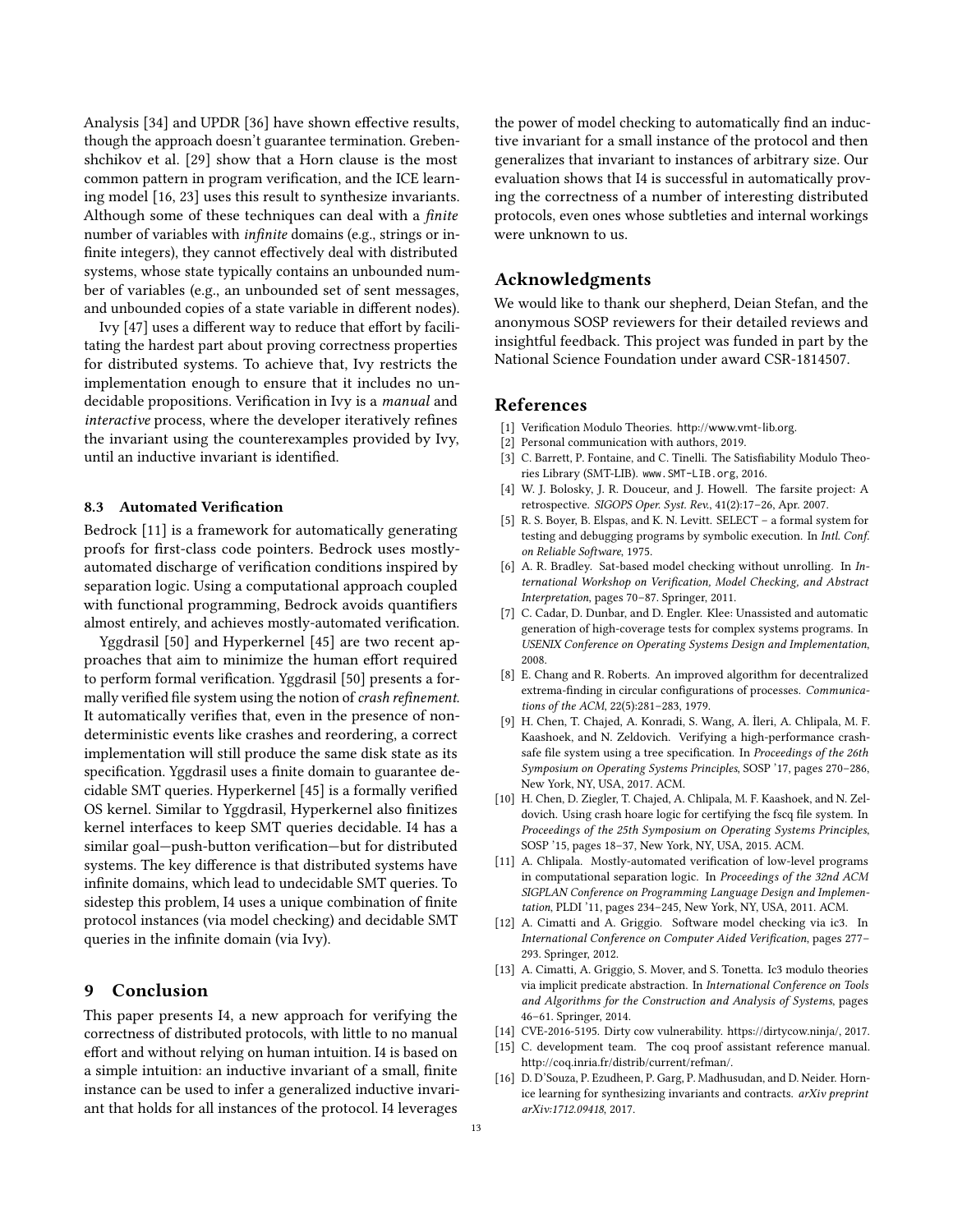- <span id="page-13-18"></span>[17] N. Een, A. Mishchenko, and R. Brayton. Efficient implementation of property directed reachability. In Proceedings of the International Conference on Formal Methods in Computer-Aided Design, pages 125– 134. FMCAD Inc, 2011.
- <span id="page-13-16"></span>[18] J. Engblom. A review of reverse debugging. In Proceedings of the 2012 System, Software, SoC and Silicon Debug Conference, pages 1–6. IEEE, 2012.
- <span id="page-13-30"></span>[19] M. D. Ernst, A. Czeisler, W. G. Griswold, and D. Notkin. Quickly detecting relevant program invariants. In Proceedings of the 22nd international conference on Software engineering, pages 449–458. ACM, 2000.
- <span id="page-13-31"></span>[20] C. Flanagan and K. R. M. Leino. Houdini, an annotation assistant for esc/java. In International Symposium of Formal Methods Europe, pages 500–517. Springer, 2001.
- <span id="page-13-28"></span>[21] C. Flanagan and S. Qadeer. Predicate abstraction for software verification. In Proceedings of the 29th ACM SIGPLAN-SIGACT Symposium on Principles of Programming Languages, POPL '02, pages 191–202, New York, NY, USA, 2002. ACM.
- <span id="page-13-29"></span>[22] C. A. Furia and B. Meyer. Inferring loop invariants using postconditions. In Fields of logic and computation, pages 277–300. Springer, 2010.
- <span id="page-13-36"></span>[23] P. Garg, C. Löding, P. Madhusudan, and D. Neider. Ice: A robust framework for learning invariants. In International Conference on Computer Aided Verification, pages 69–87. Springer, 2014.
- <span id="page-13-17"></span>[24] J. Gennari, A. Gurfinkel, T. Kahsai, J. A. Navas, and E. J. Schwartz. Executable counterexamples in software model checking. In Working Conference on Verified Software: Theories, Tools, and Experiments, pages 17–37. Springer, 2018.
- <span id="page-13-0"></span>[25] P. Godefroid, N. Klarlund, and K. Sen. Dart: Directed automated random testing. In Proceedings of the 2005 ACM SIGPLAN Conference on Programming Language Design and Implementation, PLDI '05, pages 213–223, New York, NY, USA, 2005. ACM.
- <span id="page-13-19"></span>[26] A. Goel and K. Sakallah. Empirical evaluation of ic3-based model checking techniques on verilog rtl designs. In Proceedings of the Conference on Design, Automation and Test in Europe. EDA Consortium, 2019.
- <span id="page-13-15"></span>[27] A. Goel and K. Sakallah. Model checking of verilog rtl using ic3 with syntax-guided abstraction. In NASA Formal Methods Symposium. Springer, 2019.
- <span id="page-13-22"></span>[28] J. N. Gray. Notes on data base operating systems. In Operating Systems, pages 393–481. Springer, 1978.
- <span id="page-13-35"></span>[29] S. Grebenshchikov, N. P. Lopes, C. Popeea, and A. Rybalchenko. Synthesizing software verifiers from proof rules. ACM SIGPLAN Notices, 47(6):405–416, 2012.
- <span id="page-13-5"></span>[30] C. Hawblitzel, J. Howell, M. Kapritsos, J. R. Lorch, B. Parno, M. L. Roberts, S. Setty, and B. Zill. Ironfleet: proving practical distributed systems correct. In Proceedings of the 25th Symposium on Operating Systems Principles, pages 1–17. ACM, 2015.
- <span id="page-13-6"></span>[31] C. Hawblitzel, J. Howell, J. R. Lorch, A. Narayan, B. Parno, D. Zhang, and B. Zill. Ironclad apps: End-to-end security via automated fullsystem verification. In Proceedings of the 11th USENIX Conference on Operating Systems Design and Implementation, OSDI'14, pages 165–181, Berkeley, CA, USA, 2014. USENIX Association.
- <span id="page-13-32"></span>[32] K. Hoder and N. Bjørner. Generalized property directed reachability. In International Conference on Theory and Applications of Satisfiability Testing, pages 157–171. Springer, 2012.
- <span id="page-13-27"></span>[33] A. Ireland and J. Stark. On the automatic discovery of loop invariants. In NASA Conference Publication, pages 137–152. Citeseer, 1997.
- <span id="page-13-33"></span>[34] S. Itzhaky, N. Bjørner, T. Reps, M. Sagiv, and A. Thakur. Propertydirected shape analysis. In International Conference on Computer Aided Verification, pages 35–51. Springer, 2014.
- <span id="page-13-23"></span>[35] D. Jackson. Alloy: a lightweight object modelling notation. ACM Transactions on Software Engineering and Methodology (TOSEM), 11(2):256– 290, 2002.
- <span id="page-13-34"></span>[36] A. Karbyshev, N. Bjørner, S. Itzhaky, N. Rinetzky, and S. Shoham. Property-directed inference of universal invariants or proving their absence. Journal of the ACM (JACM), 64(1):7, 2017.
- <span id="page-13-1"></span>[37] J. C. King. Symbolic execution and program testing. Communications of the ACM, 1976.
- <span id="page-13-7"></span>[38] G. Klein, K. Elphinstone, G. Heiser, J. Andronick, D. Cock, P. Derrin, D. Elkaduwe, K. Engelhardt, R. Kolanski, M. Norrish, T. Sewell, H. Tuch, and S. Winwood. sel4: Formal verification of an os kernel. In Proceedings of the ACM SIGOPS 22Nd Symposium on Operating Systems Principles, SOSP '09, pages 207–220, New York, NY, USA, 2009. ACM.
- <span id="page-13-14"></span>[39] L. Lamport. The part-time parliament. ACM Trans. Comput. Syst., 16(2):133–169, May 1998.
- <span id="page-13-24"></span>[40] L. Lamport. Specifying systems: the TLA+ language and tools for hardware and software engineers. Addison-Wesley Longman Publishing Co., Inc., 2002.
- <span id="page-13-20"></span>[41] S. Lee and K. A. Sakallah. Unbounded Scalable Verification Based on Approximate Property-Directed Reachability and Datapath Abstraction. In Computer-Aided Verification (CAV), volume LNCS 8559, pages 849–865, Vienna, Austria, July 2014. Springer.
- <span id="page-13-10"></span>[42] K. R. M. Leino. Dafny: An automatic program verifier for functional correctness. In Proceedings of the 16th International Conference on Logic for Programming, Artificial Intelligence, and Reasoning, LPAR'10, pages 348–370, Berlin, Heidelberg, 2010. Springer-Verlag.
- <span id="page-13-25"></span>[43] R. J. Lipton. Reduction: A method of proving properties of parallel programs. Commun. ACM, 18(12):717–721, Dec. 1975.
- <span id="page-13-8"></span>[44] Microsoft Research. Everest project. https://www.microsoft.com/enus/research/project/project-everest-verified-secureimplementations-https-ecosystem/, 2016.
- <span id="page-13-9"></span>[45] L. Nelson, H. Sigurbjarnarson, K. Zhang, D. Johnson, J. Bornholt, E. Torlak, and X. Wang. Hyperkernel: Push-button verification of an os kernel. In Proceedings of the 26th Symposium on Operating Systems Principles, SOSP '17, pages 252–269, New York, NY, USA, 2017. ACM.
- <span id="page-13-11"></span>[46] T. Nipkow, M. Wenzel, and L. C. Paulson. Isabelle/HOL: A Proof Assistant for Higher-order Logic. Springer-Verlag, Berlin, Heidelberg, 2002.
- <span id="page-13-12"></span>[47] O. Padon, K. L. McMillan, A. Panda, M. Sagiv, and S. Shoham. Ivy: safety verification by interactive generalization. ACM SIGPLAN Notices, 51(6):614–630, 2016.
- <span id="page-13-26"></span>[48] A. Pnueli, S. Ruah, and L. Zuck. Automatic deductive verification with invisible invariants. In International Conference on Tools and Algorithms for the Construction and Analysis of Systems, pages 82–97. Springer, 2001.
- <span id="page-13-2"></span>[49] K. Sen, D. Marinov, and G. Agha. CUTE: A concolic unit testing engine for C. In 5th joint meeting of the European Software Engineering Conference and ACM SIGSOFT Symposium on the Foundations of Software Engineering (ESEC/FSE'05), pages 263–272, 2005.
- <span id="page-13-37"></span>[50] H. Sigurbjarnarson, J. Bornholt, E. Torlak, and X. Wang. Push-button verification of file systems via crash refinement. In Proceedings of the 12th USENIX Conference on Operating Systems Design and Implementation, OSDI'16, pages 1–16, Berkeley, CA, USA, 2016. USENIX Association.
- <span id="page-13-21"></span>[51] I. Stoica, R. Morris, D. Liben-Nowell, D. R. Karger, M. F. Kaashoek, F. Dabek, and H. Balakrishnan. Chord: a scalable peer-to-peer lookup protocol for internet applications. IEEE/ACM Transactions on Networking (TON), 11(1):17–32, 2003.
- <span id="page-13-13"></span>[52] N. Swamy, J. Chen, C. Fournet, P. Strub, K. Bhargavan, and J. Yang. Secure distributed programming with value-dependent types. In M. M. T. Chakravarty, Z. Hu, and O. Danvy, editors, Proceeding of the 16th ACM SIGPLAN international conference on Functional Programming, pages 266–278. ACM, 2011.
- <span id="page-13-3"></span>[53] A. S. Team. Amazon S3 availability event: July 20, 2008. http://status.aws.amazon.com/s3-20080720.html, 2008.
- <span id="page-13-4"></span>[54] The Associated Press. General Electric acknowledges Northeastern blackout bug. http://www.securityfocus.com/news/8032, 2004.